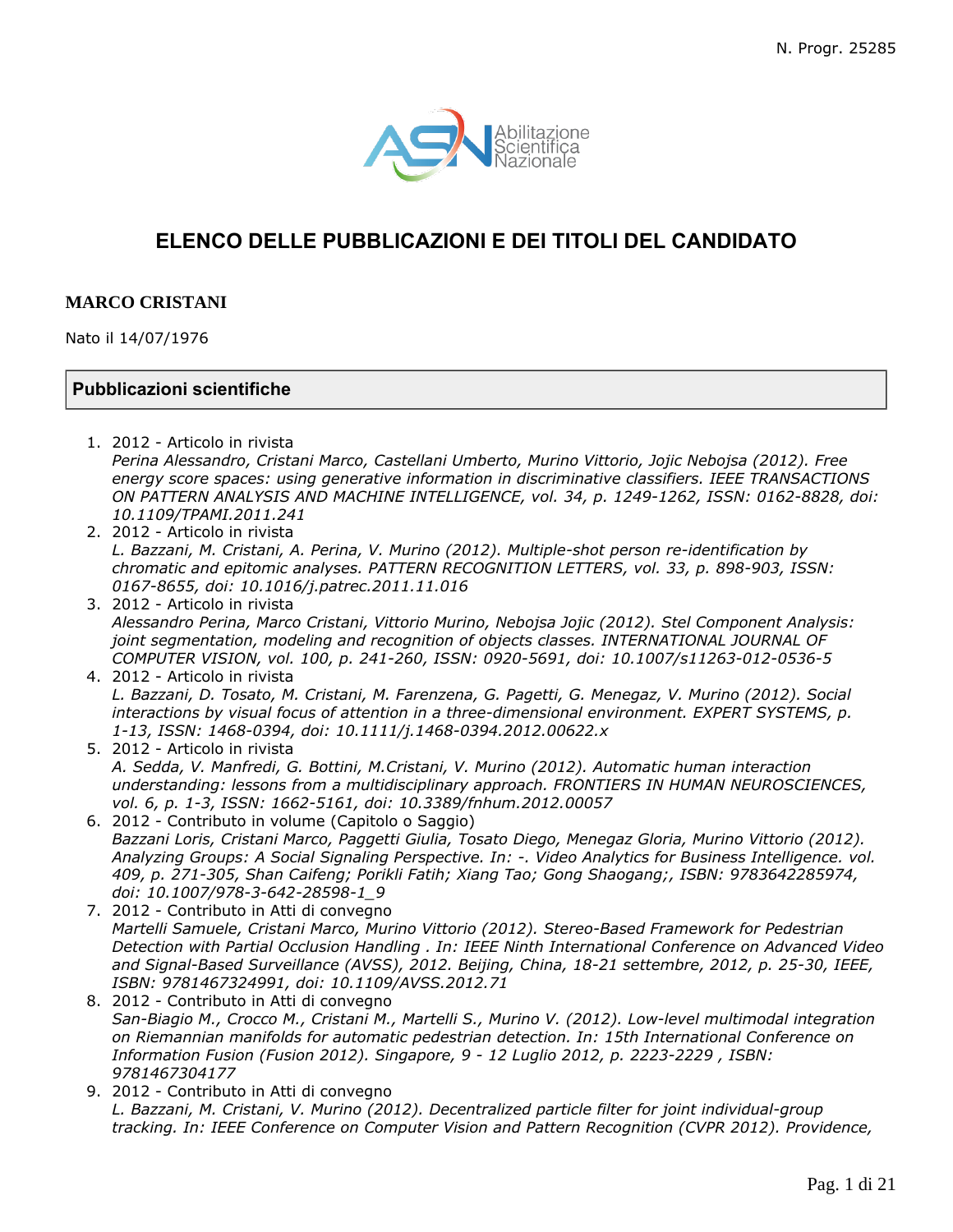*RI, 16-21 giugno 2012, p. 1886-1893 , IEEE, ISBN: 9781467312271, doi: 10.1109/CVPR.2012.6247888*

- 10. 2012 Contributo in Atti di convegno *M. San Biagio, M. Crocco, M. Cristani (2012). Recursive segmentation based on higher order statistics in thermal imaging pedestrian detection . In: 5th International Symposium on Communications Control and Signal Processing (ISCCSP), 2012 . Rome, IT, 2-4 Maggio 2012, p. 1-4, IEEE, ISBN: 9781467302746, doi: 10.1109/ISCCSP.2012.6217877*
- 11. 2012 Contributo in Atti di convegno *M.H. Quang, M. Cristani, V. Murino (2012). A regularized spectral algorithm for Hidden Markov Models with applications in computer vision. In: IEEE Conference on Computer Vision and Pattern Recognition (CVPR 2012) . Providence, RI, 16-21 giugno 2012, p. 2384-2391, IEEE, ISBN: 9781467312264, doi: 10.1109/CVPR.2012.6247951*
- 12. 2012 Contributo in Atti di convegno *B. I. Barbosa, M. Cristani, A. Del Bue, L. Bazzani, V. Murino (2012). Re-identification with rgb-d sensors. In: Andrea Fusiello; Vittorio Murino; Rita Cucchiara. Computer Vision ECCV 2012. Workshops and Demonstrations. LECTURE NOTES IN COMPUTER SCIENCE, vol. 7583, p. 433-442, Springer Berlin Heidelberg, ISBN: 9783642338625, ISSN: 0302-9743, Firenze, IT, 7-13 Ottobre, 2012, doi: 10.1007/978-3-642-33863-2\_43*
- 13. 2012 Contributo in Atti di convegno *Lovato P, Bicego M, Cristani M, Jojic N, Perina A (2012). Feature selection using Counting Grids: application to microarray data. In: International Workshops on Structural and Syntactic Pattern Recognition and Statistical Techniques in Pattern Recognition. LECTURE NOTES IN COMPUTER SCIENCE, vol. 7626, p. 629-637, Springer Berlin Heidelberg, ISBN: 9783642341656, ISSN: 0302-9743, Hiroshima, Japan, November 7-9, 2012, doi: 10.1007/978-3-642-34166-3\_69*
- 14. 2012 Contributo in Atti di convegno *Enver Sangineto, Marco Cristani, Alessio Del Bue, Vittorio Murino (2012). Learning Discriminative Spatial Relations for Detector Dictionaries: An Application to Pedestrian Detection. In: -. Computer Vision ECCV 2012. Florence, Italy, 7-13 Ottobre 2012, vol. 2, p. 273-286, Springer Berlin Heidelberg, ISBN: 9783642337086, doi: 10.1007/978-3-642-33709-3\_20*
- 15. 2012 Contributo in Atti di convegno *Matteo Zanotto, Loris Bazzani, Marco Cristani, Vittorio Murino (2012). Online Bayesian Non-parametrics for Social Group Detection. In: Bowden Richard;Collomosse John; Krystian, Mikolajczyk. Proceedings of the British Machine Vision Conference. Surrey, UK, 3-7 Settembre, p. 1-12, BMVA Press, ISBN: 1901725464, doi: 10.5244/C.26.111*
- 16. 2012 Contributo in Atti di convegno *M. Cristani, G. Roffo, C. Segalin, L. Bazzani, A. Vinciarelli, V. Murino (2012). Conversationally-inspired stylometric features for authorship attribution in instant messaging. In: Proceedings of ACM Multimedia 2012. p. 1-4, ISBN: 9781450310895, Nara, Japan, 29 Ottobre - 2 Novembre*
- 17. 2012 Contributo in Atti di convegno *San Biagio Marco, Aydin Ulas, Crocco Marco, Cristani Marco, Castellani Umberto, Murino Vittorio (2012). A Multiple Kernel Learning Approach to Multi-Modal Pedestrian Classification. In: 21st International Conference on Pattern Recognition. p. 1-4, ISBN: 9784990644116, Tsukuba, Japan, Novembre 11-15, 2012*
- 18. 2011 Contributo in Atti di convegno *Samuele Martelli, Diego Tosato, Marco Cristani, Vittorio Murino (2011). FAST FPGA-BASED ARCHITECTURE FOR PEDESTRIAN DETECTION BASED ON COVARIANCE MATRICES. In: -. Proceedings of the International Conference on Image Processing 2011. Bruxelles, 11-14 September, p. 389-392, IEEE, ISBN: 9781457713040, doi: 10.1109/ICIP.2011.6116531*
- 19. 2011 Contributo in Atti di convegno *Samuele Martelli, Diego Tosato, Marco Cristani, Vittorio Murino (2011). FPGA-Based Pedestrian Detection Using Array of Covariance Features. In: Proceedings of 2011 Fifth ACM/IEEE International Conference on Distributed Smart Cameras (ICDSC). ISBN: 9781457717086, Ghent, Belgium, 22-25 August*
- 20. 2011 Contributo in Atti di convegno *Smeraldi F., Bicego M., Cristani M, Murino V. (2011). CLOOSTING: CLustering Data with bOOSTING. In: 10th Int. Workshop on Multiple Classifier Systems. SPRINGER-VERLAG BERLIN,, ISBN: 9783642215568, Naples, 15-17 June 2011, doi: 10.1007/978-3-642-21557-5\_31*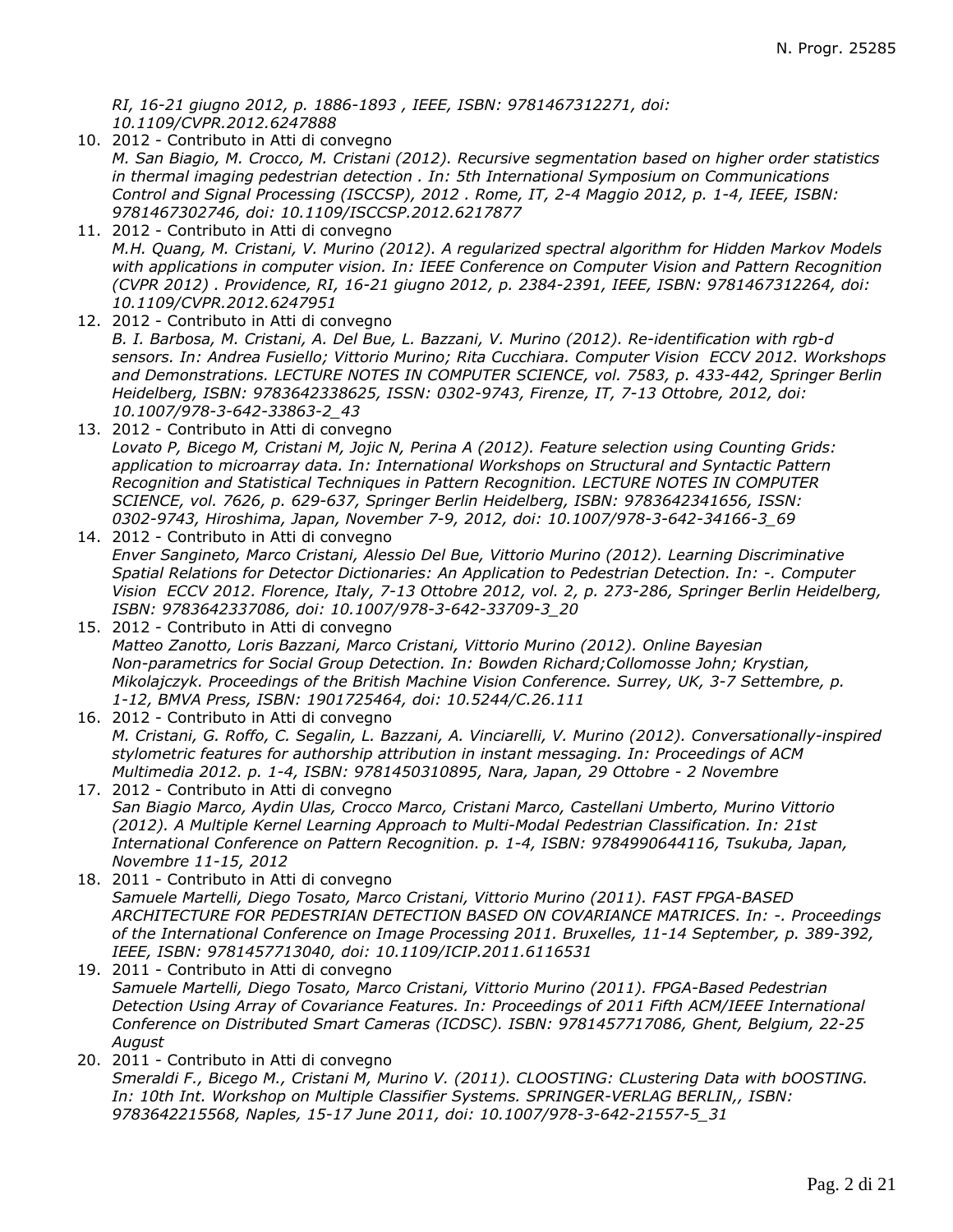21. 2011 - Contributo in Atti di convegno

*A. Perina, P. Lovato, M. Cristani, M. Bicego (2011). A comparison on score spaces for expression microarray data classification. In: Loog M.; Wessels L.; Reinders M.J.T.; DeRidder D.. Proceedings of the 6th IAPR international conference on Pattern recognition in bioinformatics. Delft (NL), 2-4 Nov 2011, vol. 7036 , p. 202-213, SPRINGER-VERLAG BERLIN, ISBN: 9783642248542, doi: 10.1007/978-3-642-24855-9\_18*

- 22. 2011 Contributo in Atti di convegno *Cheng Dong Seon, Cristani Marco, Stoppa Michele, Bazzani Loris, Murino Vittorio (2011). Custom Pictorial Structures for Re-identification. In: Hoey J.; McKenna S.; Trucco E.. Proceedings of the British Machine Vision Conference. Dundee, UK, 29 August - 2 September, p. 68.1-68.11, BMVA Press, ISBN: 9781901725438, doi: 10.5244/C.25*
- 23. 2011 Articolo in rivista *Castellani Umberto, Cristani Marco, Vittorio Murino (2011). Statistical 3D shape analysis by local generative descriptors. IEEE TRANSACTIONS ON PATTERN ANALYSIS AND MACHINE INTELLIGENCE, vol. 33, p. 2555-2560, ISSN: 0162-8828, doi: 10.1109/TPAMI.2011.85*
- 24. 2011 Contributo in Atti di convegno *CRISTANI MARCO, BAZZANI LORIS, TOSATO DIEGO, PAGGETTI GIULIA, MENEGAZ GLORIA, DEL BUE ALESSIO, MURINO VITTORIO (2011). Social interaction discovery by statistical analysis of F-formations. In: J. Hoey, S. McKenna, E. Trucco. Proceedings of the British Machine Vision Conference. Dundee, Agosto 2011, p. 1-12, BMVA Press, ISBN: 190172543X, doi: 10.5244/C.25.23*
- 25. 2011 Contributo in Atti di convegno *MARCO CRISTANI, GIULIA PAGGETTI, ALESSANDRO VINCIARELLI, LORIS BAZZANI, GLORIA MENEGAZ, VITTORIO MURINO (2011). Towards Computational Proxemics: Inferring Social Relations from Interpersonal Distances. In: Proceedings of the 2011 IEEE Third International Conference on Social Computing (SocialCom). IEEE, ISBN: 9781457719318, BOSTON, OTTOBRE 2011, doi: 10.1109/PASSAT/SocialCom.2011.32*
- 26. 2011 Contributo in Atti di convegno *M.Cristani, A. Pesarin, A. Vinciarelli, M. Crocco, V. Murino (2011). Look at Who's Talking: Voice Activity Detection by Automated Gesture Analysis. In: Wichert Reiner, Laerhoven Kristof, Gelissen Jean. Constructing Ambient Intelligence. Amsterdam, Nov 16, 2011 , vol. 277, p. 72-80, Springer Berlin Heidelberg, ISBN: 9783642314797, doi: 10.1007/978-3-642-31479-7\_14*
- 27. 2011 Articolo in rivista *Pesarin Anna, Cristani Marco, Murino Vittorio, Vinciarelli Alessandro (2011). Conversation analysis at work: detection of conflict in competitive discussions through semi-automaticturn-organization analysis. COGNITIVE PROCESSING, vol. 13, p. 533-540, ISSN: 1612-4782, doi: 10.1007/s10339-011-0417-9*
- 28. 2011 Articolo in rivista *Cristani M, Pesarin A, Drioli C, Perina A, Tavano A, Murino V (2011). Generative Modeling and Classification of Dialogs by a Low-level Turn-taking Feature. PATTERN RECOGNITION, vol. 44, p. 1785-1800, ISSN: 0031-3203, doi: 10.1016/j.patcog.2011.01.013*

29. 2011 - Articolo in rivista *Torre B., Lorenzoni M., Bicego M., Cristani M., Murino V., Diaspro A. (2011). Principal Component Analysis In Dynamic Force Spectroscopy. GIT IMAGING & MICROSCOPY, vol. 13, p. 26-28, ISSN: 1439-4243*

- 30. 2011 Contributo in Atti di convegno *R. Raghavendra, A. Del Bue, M. Cristani, V. Murino (2011). Optimizing Interaction Force for Global Anomaly Detection in Crowded Scenes . In: 2011 IEEE INTERNATIONAL CONFERENCE ON COMPUTER VISION WORKSHOPS (ICCV WORKSHOPS). Barcelona, SPAIN, NOV 06-13, 2011, IEEE, 345 E 47TH ST, NEW YORK, NY 10017 USA, ISBN: 9781467300636, doi: 10.1109/ICCVW.2011.6130235*
- 31. 2011 Contributo in Atti di convegno *Raghavendra R., Del Bue A., Cristani M., Murino V. (2011). Abnormal crowd behavior detection by social force optimization. In: 2nd International Workshop on Human Behavior Unterstanding, HBU 2011. Amsterdam, 16 November 2011, vol. 7065 , p. 134-145, Springer-Verlag, ISBN: 9783642254451, doi: 10.1007/978-3-642-25446-8\_15*
- 32. 2011 Contributo in Atti di convegno *R. Satta, G. Fumera, F. Roli, M. Cristani, Vittorio Murino (2011). A Multiple Component Matching Framework for Person Re-identification . In: 16th International Conference on Image Analysis and*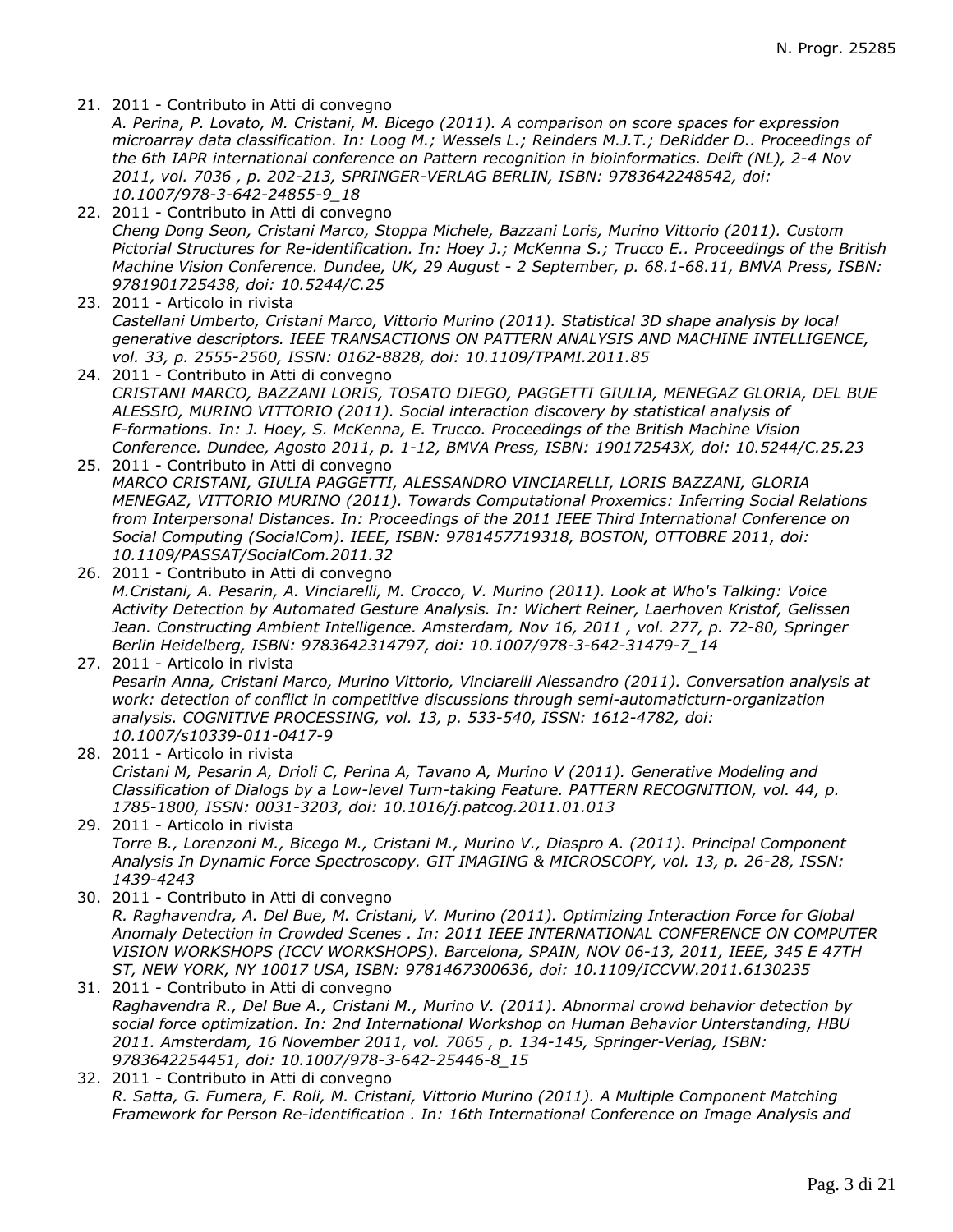*Processing (ICIAP 2011) . Ravenna, ITALY , SEP 14-16, 2011 , vol. 6979, p. 140-149, SPRINGER-VERLAG BERLIN, ISBN: 9783642240874, doi: 10.1007/978-3-642-24088-1\_15*

- 33. 2011 Contributo in Atti di convegno *Salvagnini Pietro, Cristani Marco, Del Bue Alessio, Murino Vittorio (2011). An Experimental Framework for Evaluating PTZ Tracking Algorithms. In: Crowley James; Draper Bruce; Thonnat Monique. Computer Vision Systems. LECTURE NOTES IN COMPUTER SCIENCE, vol. 6962, p. 81-90, Springer Berlin Heidelberg, ISBN: 9783642239670, ISSN: 0302-9743, Sophia Antipolis, France, September 20-22, 2011, doi: 10.1007/978-3-642-23968-7\_9*
- 34. 2010 Articolo in rivista *MARCO CRISTANI, MICHELA FARENZENA, DOMENICO BLOISI, VITTORIO MURINO (2010). Background Subtraction for Automated Multisensor Surveillance: A Comprehensive Review. EURASIP JOURNAL ON ADVANCES IN SIGNAL PROCESSING, p. 1-24, ISSN: 1687-6172*
- 35. 2010 Articolo in rivista *B. Torre, M. Bicego, M. Cristani, V. Murino, A. Diaspro, R. Cingolani (2010). Combination of atomic force microscopy and principal component analysis as a general method for direct recognition of functional and structural domains in nanonocomposite materials (p NA). MICROSCOPY RESEARCH AND TECHNIQUE, vol. 73, p. 973-981, ISSN: 1097-0029, doi: 10.1002/jemt.20837*
- 36. 2010 Articolo in rivista *Perina A., Cristani M., Murino V. (2010). Learning natural scene categories by selective multi-level feature extraction. IMAGE AND VISION COMPUTING, vol. 28, p. 927-939, ISSN: 0262-8856, doi: 10.1016/j.imavis.2009.11.007*
- 37. 2010 Contributo in Atti di convegno *Bazzani Loris, Cristani Marco, Murino Vittorio (2010). Collaborative Particle Filters for Group Tracking. In: -. Proceedings of the IEEE International Conference on Image Processing 2010. PROCEEDINGS - INTERNATIONAL CONFERENCE ON IMAGE PROCESSING, p. 837-840, IEEE, ISBN: 9781424479948, ISSN: 1522-4880, Hong Kong, SEP 26-29, 2010 , doi: 10.1109/ICIP.2010.5653463*
- 38. 2010 Contributo in Atti di convegno *M. Farenzena, L. Bazzani, A. Perina, V. Murino, M. Cristani (2010). Person re-identification by symmetry-driven accumulation of local features. In: Proceedings of the IEEE Conference on Computer Vision and Pattern Recognition (CVPR), 2010. p. 2360-2367, IEEE COMPUTER SOC., ISBN: 9781424469840, San Francisco, US, JUN 13-18, 2010 , doi: 10.1109/CVPR.2010.5539926*
- 39. 2010 Contributo in Atti di convegno *L. Bazzani, M. Farenzena, A. Perina, V. Murino, M. Cristani (2010). Multiple-shot person re-identification by hpe signature. In: Proceedings of the IEEE International Conference on Pattern Recognition (ICPR). p. 1413 -1416, IEEE, ISBN: 9781424475421, Istanbul, August 2010, doi: 10.1109/ICPR.2010.349*
- 40. 2010 Contributo in Atti di convegno *M. Cristani, V. Murino, A. Vinciarelli (2010). Socially intelligent surveillance and monitoring: Analysing social dimensions of physical space. In: Proceedings of the IEEE Computer Society Conference on Computer Vision and Pattern Recognition Workshops (CVPRW), 2010. ISBN: 9781424470297, San Francisco, US, June 2010, doi: 10.1109/CVPRW.2010.5543179*
- 41. 2010 Contributo in Atti di convegno *PERINA ALESSANDRO, CRISTANI MARCO, MURINO VITTORIO (2010). 2lda: segmentation for recognition. In: Proceedings of the 20th International Conference on Pattern Recognition (ICPR), 2010. p. 995-998, IEEE, ISBN: 9781424475421, Istanbul, 23-26 Aug. 2010, doi: 10.1109/ICPR.2010.249*
- 42. 2010 Contributo in Atti di convegno *Martelli S., Tosato D., Farenzena M., Cristani M., Murino V. (2010). An FPGA-based Classification Architecture on Riemannian Manifolds. In: -. Proceedings of the International Workshop on Database and Expert Systems Applications (DEXA), 2010. Bilbao, Spain, September 1, 2010, p. 215-220, ISBN: 9781424480494, doi: 10.1109/DEXA.2010.56*
- 43. 2010 Contributo in Atti di convegno *D. Tosato, M. Farenzena, V. Murino, M. Cristani (2010). A re-evaluation of pedestrian detection on riemannian manifolds. In: -. Proceedings of the 20th International Conference on Pattern Recognition (ICPR), 2010. Istanbul, 23-26 August 2010, p. 3308-3311 , IEEE, ISBN: 9781424475421, doi: 10.1109/ICPR.2010.809*
- 44. 2010 Contributo in Atti di convegno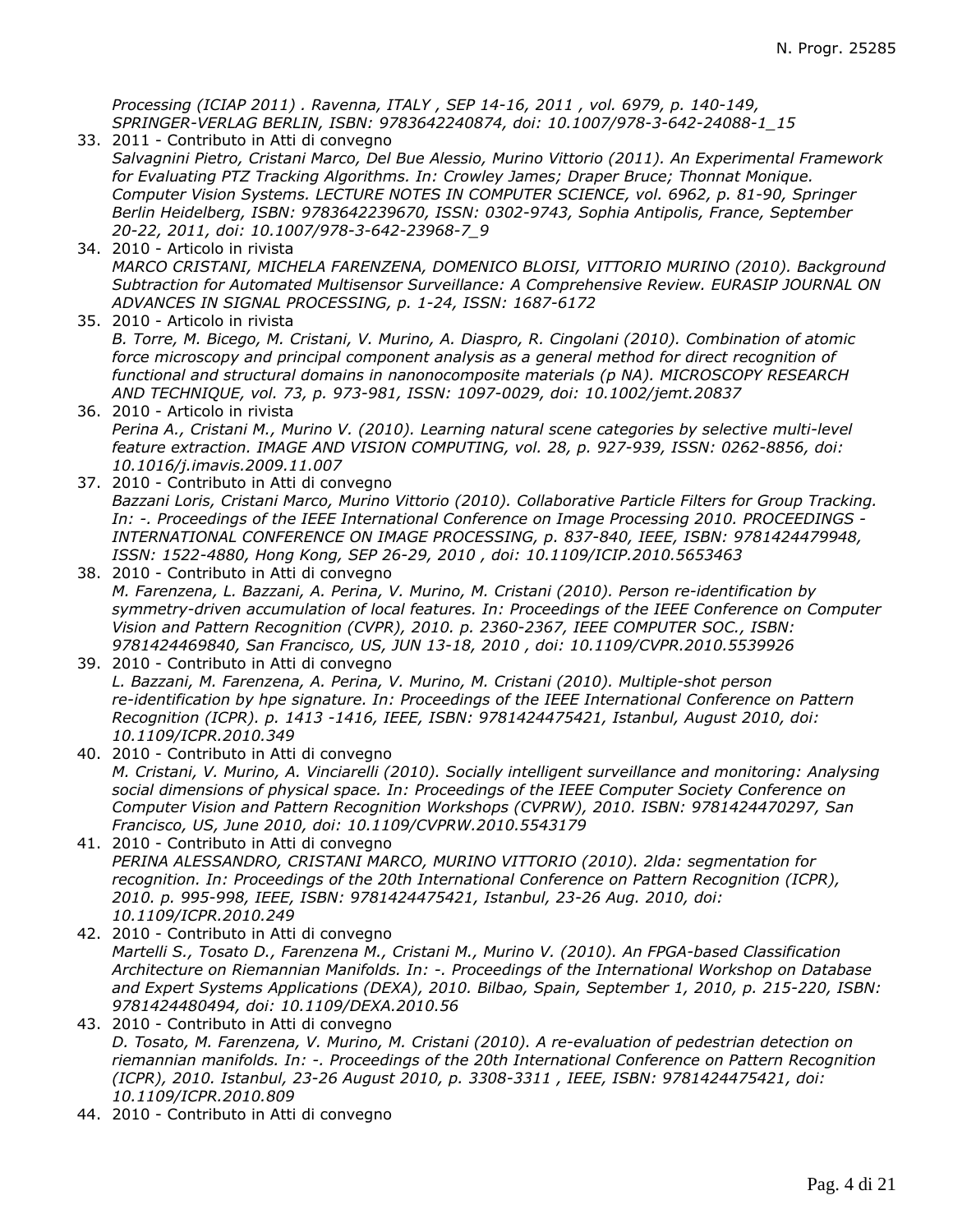*A. Pesarin, P. Calanca, V. Murino, M. Cristani (2010). A generative score space for statistical dialog characterization in social signalling. In: Edwin R. Hancock, Richard C. Wilson, Terry Windeatt, Ilkay Ulusoy and Francisco Escolano. Proceedings of the IAPR Workshop on Statistical Pattern Recognition 2010. LECTURE NOTES IN COMPUTER SCIENCE, vol. 6218, p. 630-639, SPRINGER-VERLAG BERLIN, ISSN: 0302-9743, Turkey, August 2010, doi: 10.1007/978-3-642-14980-1\_62*

- 45. 2010 Contributo in Atti di convegno *Tosato D., Farenzena M., Cristani M., Murino V. (2010). Part-based human detection on Riemannian Manifolds. In: Proceedings of the International Conference on Image Processing 2010. PROCEEDINGS - INTERNATIONAL CONFERENCE ON IMAGE PROCESSING, p. 3469-3472, IEEE, ISBN: 9781424479948, ISSN: 1522-4880, Hong Kong, SEP. 26-29, 2010, doi: 10.1109/ICIP.2010.5650076*
- 46. 2010 Contributo in Atti di convegno *Bronstein A. M., Bronstein M. M., Bustos B., Castellani U., Cristani M., Falcidieno B., Guibas L. J., Kokkinos I., Murino V., Ovsjanikov M., Patané G., Sipiran I., Spagnuolo M., Sun J. (2010). SHREC 2010: robust feature detection and description benchmark. In: EUROGRAPHICS Workshop on 3D Object Retrieval (3DOR). Norrköping - Sweden, 2 May 2010, Eurographics Association, ISBN: 9781450301602*
- 47. 2010 Contributo in Atti di convegno
	- *Cristani Marco, Pesarin Anna, Drioli Carlo, Murino Vittorio, Rodà Antonio, Grapulin Michele, Sebe Nicu (2010). Toward an Automatically Generated Soundtrack from Low-level Cross-modal Correlations for Automotive Scenarios. In: Del Bimbo A., Chang S.F., Smeulders A.. MM '10: Proceedings of the international conference on Multimedia. p. 551-560, ISBN: 9781605589336, Firenze, Italy, October 2010, doi: 10.1145/1873951.1874024*
- 48. 2010 Contributo in Atti di convegno *D. Tosato, M. Farenzena, M.Cristani, M. Spera, V. Murino (2010). Multi-class Classification on Riemannian Manifolds for Video Surveillance . In: 11th European Conference on Computer Vision. LECTURE NOTES IN COMPUTER SCIENCE, vol. 6312, p. 378-391, SPRINGER-VERLAG BERLIN, ISBN: 9783642155512, ISSN: 0302-9743, Heraklion, GREECE, SEP 05-11, 2010 , doi: 10.1007/978-3-642-15552-9\_28*
- 49. 2010 Contributo in Atti di convegno *A. Perina, N. Jojic, U. Castellani, M. Cristani, V. Murino (2010). Object Recognition with Hierarchical Stel Models . In: 11th European Conference on Computer Vision. LECTURE NOTES IN COMPUTER SCIENCE, vol. 6316, p. 15-28, SPRINGER-VERLAG BERLIN, ISBN: 9783642155666, ISSN: 0302-9743, Heraklion, GREECE, SEP 05-11, 2010 , doi: 10.1007/978-3-642-15567-3\_2*
- 50. 2010 Contributo in Atti di convegno *Hamid Aghajan, Marco Cristani, Vittorio Murino, Nicu Sebe (2010). Pervasive video analysis: workshop overview. In: ACM International conference on Multimedia ACMMM 2010 . p. 1753-1754 , ACM New York, NY, USA, ISBN: 9781605589336, Firenze, Italy, Oct. 29, 2010, doi: 10.1145/1873951.1874354*
- 51. 2009 Articolo in rivista *U. Castellani, M. Cristani, A. Daducci, P. Farace, P. Marzola, V. Murino, A. Sbarbati (2009). DCE-MRI Data Analysis for Cancer Area Classification. METHODS OF INFORMATION IN MEDICINE, vol. 48, p. 248-253, ISSN: 0026-1270, doi: 10.3414/ME9224*
- 52. 2009 Articolo in rivista *Marco Cristani, Alessandro Perina, Umberto Castellani, Vittorio Murino (2009). Geo-located image categorization and location recognition. PATTERN RECOGNITION AND IMAGE ANALYSIS, vol. 19, p. 245-252, ISSN: 1054-6618, doi: 10.1134/S1054661809020059*
- 53. 2009 Articolo in rivista *Perina A, Cristani M, Xumerle L, Murino V, Pignatti PF, Malerba G. (2009). Fully non-homogeneous hidden Markov model double net: a generative model for haplotype reconstruction and block discovery. ARTIFICIAL INTELLIGENCE IN MEDICINE, vol. 45, p. 135-150, ISSN: 0933-3657, doi: 10.1016/j.artmed.2008.08.015*
- 54. 2009 Contributo in Atti di convegno *M. Farenzena, L. Bazzani, V. Murino, M. Cristani (2009). Towards a Subject-Centered Analysis for Automated Video Surveillance. In: Pasquale Foggia, Carlo Sansone, Mario Vento. Proceedings of the IEEE International Conference on Image Analysis and Processing ICIAP 2009. LECTURE NOTES IN COMPUTER SCIENCE, vol. 5716, p. 481-489, SPRINGER-VERLAG BERLIN,, ISBN: 9783642041457, ISSN: 0302-9743, Vietri s.m., SA, Italy, September 2009, doi: 10.1007/978-3-642-04146-4\_52*
- 55. 2009 Contributo in Atti di convegno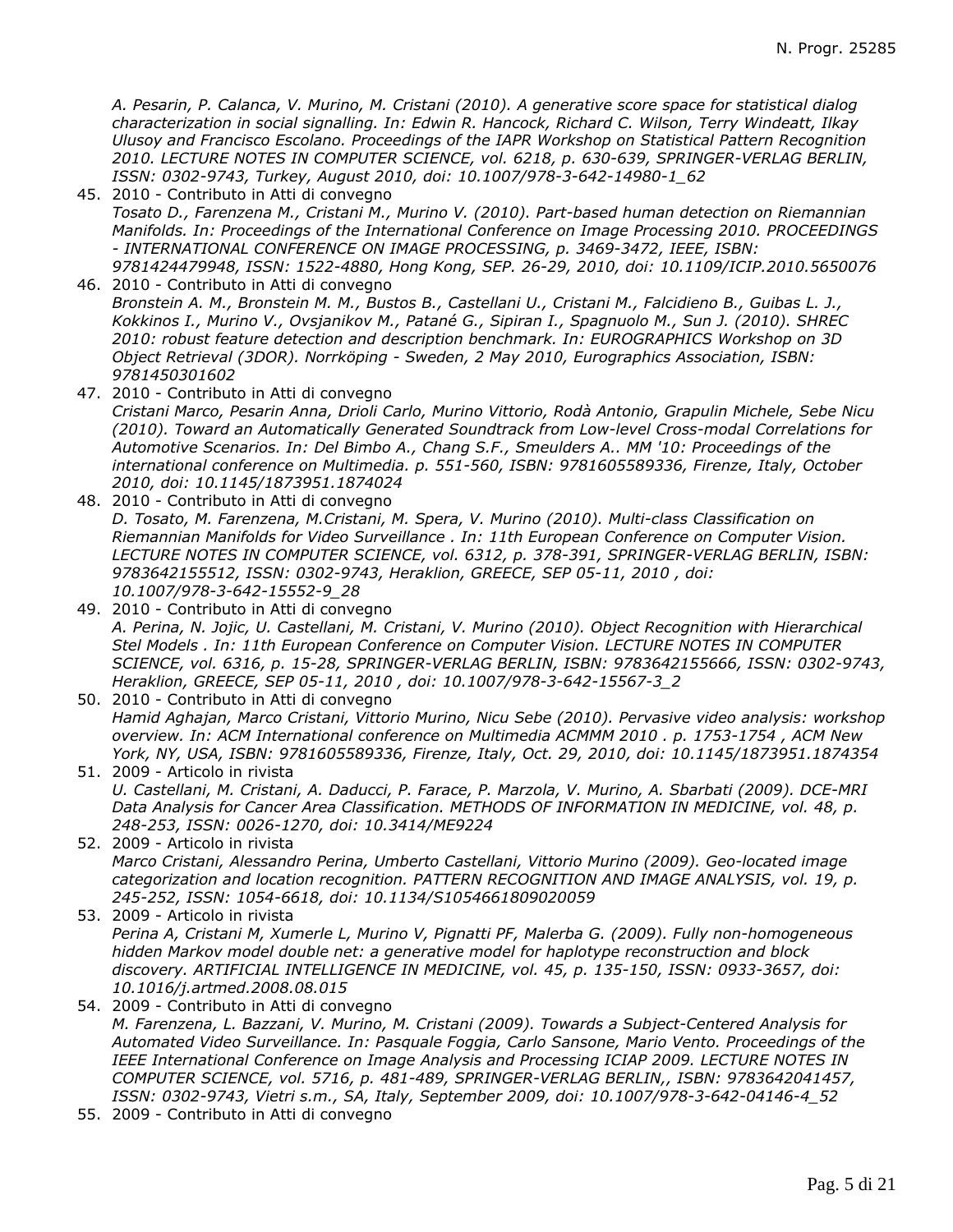*Jojic N., Perina A., Cristani M., Murino V., Frey B. (2009). Stel component analysis: Modeling spatial correlations in image class structure. In: Proceedings of the IEEE Conference on Computer Vision and Pattern Recognition, 2009. p. 2044-2051, IEEE, ISBN: 9781424439928, Miami, FL, USA, June 2009, doi: 10.1109/CVPR.2009.5206581*

- 56. 2009 Contributo in Atti di convegno *A. Perina, M. Cristani, U. Castellani, V.Murino (2009). A new generative feature set based on entropy distance for discriminative classification. In: Pasquale Foggia, Carlo Sansone, Mario Vento. Proceedings of the IEEE International Conference on Image Analysis and Processing ICIAP 2009. LECTURE NOTES IN COMPUTER SCIENCE, vol. 5716, p. 199-208, Springer-Verlag, ISBN: 9783642041457, ISSN: 0302-9743, Vietri s.m., SA, Italy, September 2009, doi: 10.1007/978-3-642-04146-4\_23*
- 57. 2009 Contributo in Atti di convegno *Farenzena M., Tavano A., Bazzani L., Tosato D., Paggetti G., Menegaz G., Murino V., Cristani M. (2009). Social Interactions by Visual Focus Of Attention in a three-dimensional environment. In: Workshop on Pattern Recognition and Artificial Intelligence for Human Behaviour Analysis. Reggio Emilia (Italy), Dec. 12, 2009*
- 58. 2009 Contributo in Atti di convegno *Daducci Alessandro, Castellani Umberto, Cristani Marco, Farace Paolo, Marzola Pasquina, Sbarbati Andrea, Murino Vittorio (2009). Learning Approach to Analyze Tumour Heterogeneity in DCE-MRI Data During Anti-cancer Treatment. In: C. COMBI; Y. SHAHAR; A. ABU-HANNA. Artifical Intelligence in Medicine. Verona, July 2009, vol. LNAI 5651, p. 385-389, Springer Berlin / Heidelberg, ISBN: 9783642029752*
- 59. 2009 Contributo in Atti di convegno *M. Bicego, M. Cristani, V. Murino, E. Pekalska, R. Duin (2009). Clustering-based construction of Hidden Markov Models for generative kernels. In: Int. Conf. on Energy Minimization Methods in Computer Vision and Pattern Recognition (EMMCVPR2009). LECTURE NOTES IN COMPUTER SCIENCE, vol. 5681, SPRINGER-VERLAG BERLIN, ISBN: 9783642036408, ISSN: 0302-9743, Bonn, Germany, 24-08-09 27-08-09, doi: 10.1007/978-3-642-03641-5\_35*
- 60. 2009 Contributo in Atti di convegno *D. S. Cheng, M. Bicego, U. Castellani, M. Cristani, S. Cerruti, M. Bellani, G. Rambaldelli, M. Aztori, P. Brambilla, V. Murino (2009). A Hybrid Generative/Discriminative Method for Classification of Regions of Interest in Schizophrenia Brain MRI. In: MICCAI09 workshop on Probabilistic Models for Medical Image Analysis. London (UK), 20/9/09*
- 61. 2009 Contributo in Atti di convegno *Perina Alessandro, Cristani Marco, Castellani Umberto, Murino Vittorio, Jojic Nebojsa (2009). Free energy score space. In: Proceedings of the Advances in Neural Information Processing Systems (NIPS). p. 1428-1436, ISBN: 9781615679119, Vancouver, Canada, December*
- 62. 2009 Contributo in Atti di convegno *Alessandro Perina, Marco Cristani, Umberto Castellani, Vittorio Murino, Nebojsa Jojic (2009). A hybrid generative/discriminative classification framework based on free-energy terms. In: Proceedings of the IEEE International Conference on Computer Vision (ICCV) 2009. PROCEEDINGS IEEE INTERNATIONAL CONFERENCE ON COMPUTER VISION, p. 2058-2065, IEEE, ISBN: 9781424444199, ISSN: 1550-5499, Kyoto, Japan, October 2009, doi: 10.1109/ICCV.2009.5459453*
- 63. 2009 Contributo in volume (Capitolo o Saggio) *Cheng Dong Seon, Cristani Marco, Murino Vittorio (2009). Distillation: a super-resolution approach for the selective analysis of noisy and unconstrained video sequences. In: Machine Learning for Human Motion Analysis: Theory and Practice. Liang Wang, Li Cheng, Guoying Zhao editors, ISBN: 9781605669007, doi: 10.4018/978-1-60566-900-7.ch013*
- 64. 2009 Contributo in Atti di convegno *Bazzani Loris, Cristani Marco, Bicego Manuele, Murino Vittorio (2009). Online subjective feature selection for occlusion management in tracking applications. In: -. 16TH IEEE INTERNATIONAL CONFERENCE ON IMAGE PROCESSING, VOLS 1-6. PROCEEDINGS - INTERNATIONAL CONFERENCE ON IMAGE PROCESSING, vol. IEEE International Conference on Image Processing, p. 1-6, IEEE, ISBN: 9781424456536, ISSN: 1522-4880, Cairo, Egitto, NOV 07-10, 2009 , doi: 10.1109/ICIP.2009.5414293*
- 65. 2009 Contributo in Atti di convegno *Cristani M., Pesarin A., Drioli C., Tavano A., Perina A., Murino V. (2009). Auditory dialog analysis and*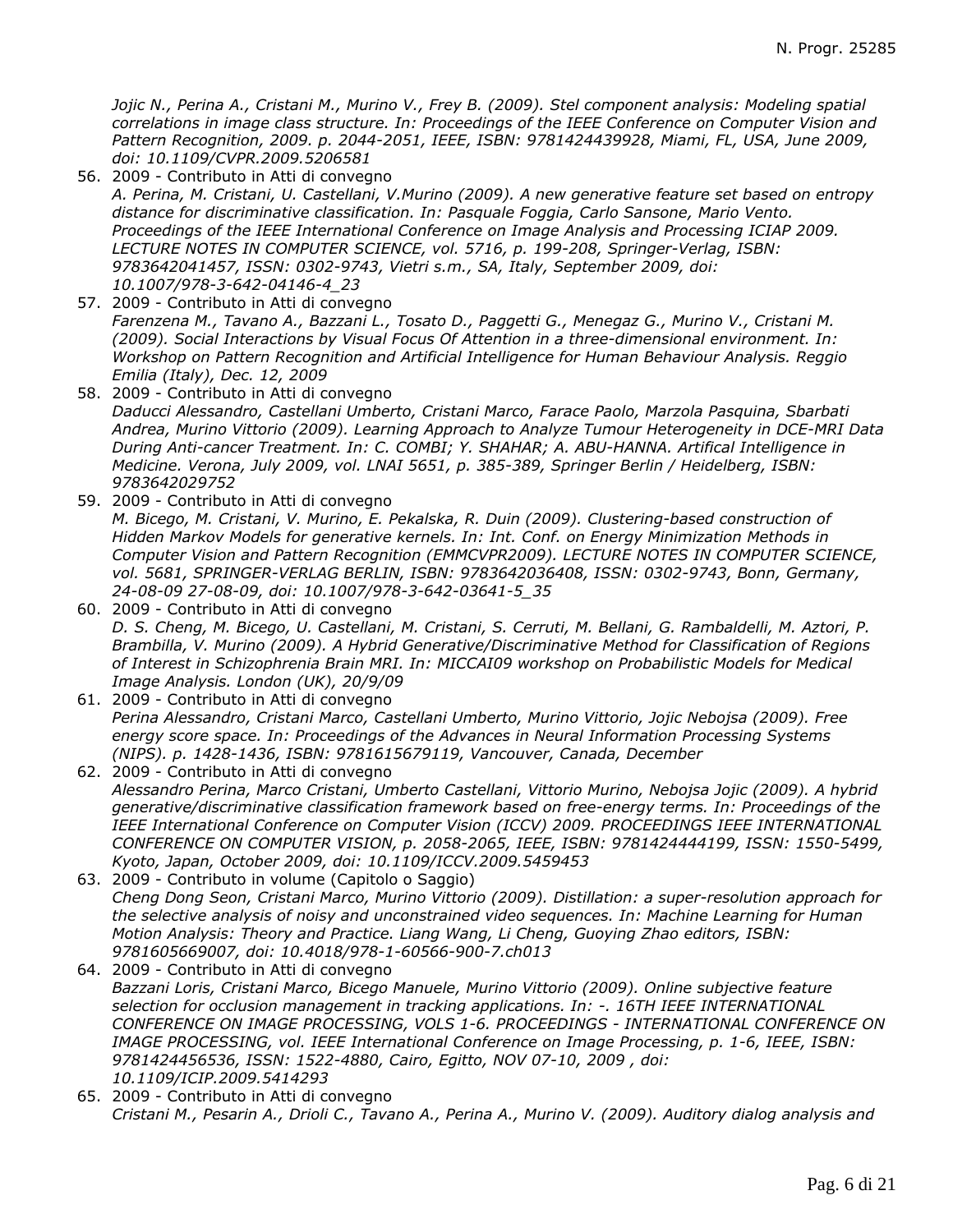*understanding by generative modelling of interactional dynamics. In: -. Proceedings of the IEEE Computer Society Conference on Computer Vision and Pattern Recognition Workshops, 2009. CVPR Workshops 2009.. Florida, June 2009, p. 862-868, IEEE, ISBN: 9781424439942, doi: 10.1109/CVPRW.2009.5204265*

- 66. 2008 Articolo in rivista *U. CASTELLANI, M. CRISTANI, C. COMBI, V. MURINO, A. SBARBATI, P. MARZOLA (2008). Visual MRI: Merging Information Visualization and non-parametric clustering techniques for MRI data set analysis. ARTIFICIAL INTELLIGENCE IN MEDICINE, vol. 44, p. 183-199, ISSN: 0933-3657, doi: 10.1016/j.artmed.2008.06.006*
- 67. 2008 Articolo in rivista *U. Castellani, M. Cristani, S. Fantoni, V. Murino (2008). Sparse points matching by combining 3D mesh saliency with statistical descriptors. COMPUTER GRAPHICS FORUM, vol. 27, p. 643-652, ISSN: 0167-7055, doi: 10.1111/j.1467-8659.2008.01162.x*
- 68. 2008 Contributo in Atti di convegno *A. Pesarin, M. Cristani, V. Murino, C. Drioli, A. Perina, A. Tavano (2008). A statistical signature for automatic dialogue classification. In: International Conference on Pattern Recognition, ICPR 2008. p. 547-550, IEEE, ISBN: 9781424421749, Tampa, FL, DEC 08-11, 2008 , doi: 10.1109/ICPR.2008.4761075*
- 69. 2008 Contributo in Atti di convegno *M. CRISTANI, A. PERINA, U. CASTELLANI, V. MURINO (2008). Geo-located image analysis using latent representations. In: PROCEEDINGS - IEEE COMPUTER SOCIETY CONFERENCE ON COMPUTER VISION AND PATTERN RECOGNITION . p. 381-388, IEEE, ISBN: 9781424422425, Anchorage, USA, 23-28 June 2008, doi: 10.1109/CVPR.2008.4587390*
- 70. 2008 Contributo in Atti di convegno *A. Perina, M. Cristani, V. Murino, N. Jojic (2008). Capturing video structure with mixture of probabilistic index maps. In: Workshop proceedings of ECCV 2008. Marseille - France, October 2008*
- 71. 2008 Contributo in Atti di convegno *Cristani Marco, Murino Vittorio (2008). Background subtraction with adaptive spatio-temporal neighborhood analysis. In: 3rd International Conference on Computer Vision Theory and Applications. Funchal, PORTUGAL, 22-25 January 2008, p. 484-489, ISBN: 9789898111210*
- 72. 2008 Contributo in Atti di convegno *Marco Cristani, Alessandro Perina, Umberto Castellani, Vittorio Murino (2008). Content Visualization and Management of Geo-located Image Databases. In: -. CHI '08 Extended Abstracts on Human Factors in Computing Systems. Florence, Italy, 5-10 april 2008, p. 2823-2828 , ACM New York, NY, USA, ISBN: 9781605580128, doi: 10.1145/1358628.1358768*
- 73. 2008 Contributo in Atti di convegno *D.S. Cheng, M. Cristani, V. Murino (2008). Super-resolved Digests of Humans in Video. In: 1st International Workshop on Machine Learning for Vision-based Motion Analysis. Marseille, France, October 2008*
- 74. 2008 Contributo in Atti di convegno *A. Perina, M. Cristani, V. Murino (2008). Unsupervised Learning of saliency concepts for image classification and retrieval. In: RuizShulcloper J.; Kropatsch W.G.. Progress in Pattern Recognition, Image Analysis and Applications. LECTURE NOTES IN COMPUTER SCIENCE, vol. 5197, p. 169-177, SPRINGER-VERLAG BERLIN, ISBN: 9783540859192, ISSN: 0302-9743, Havana, Cuba, SEP 09-12, 2008 , doi: 10.1007/978-3-540-85920-8\_21*
- 75. 2008 Contributo in Atti di convegno *U. Castellani, G. Cortelazzo, M. Cristani, E. Delponte, A. Fusiello, A. Giachetti, S. Mizzaro, F. Odone, E. Puppo, R. Scateni, P. Zanuttigh (2008). 3-SHIRT: Three-Dimensional Shape Indexing and Retrieval Techniques. In: Eurographics Italian Chapter Conference. Salerno, Italy, Luglio, 2008, p. 113-120, ISBN: 9783905673685, doi: 10.2312/LocalChapterEvents/ItalChap/ItalianChapConf2008/113-120*
- 76. 2008 Contributo in Atti di convegno *U. CASTELLANI, M. CRISTANI, X. LU, V. MURINO, A. K. JAIN (2008). HMM-based geometric signatures for compact 3D face representation and matching. In: B. Bhanu, N. Ratha. IEEE Computer Society Workshop on Biometrics. Anchorage, USA, 28 june 2008, p. 1274-1279 , IEEE Press, ISBN: 9781424423392, doi: 10.1109/CVPRW.2008.4563126*
- 77. 2008 Contributo in Atti di convegno *M. Cristani, A. Perina, V.Murino (2008). Geo-located image grouping using latent descriptions . In: 6th*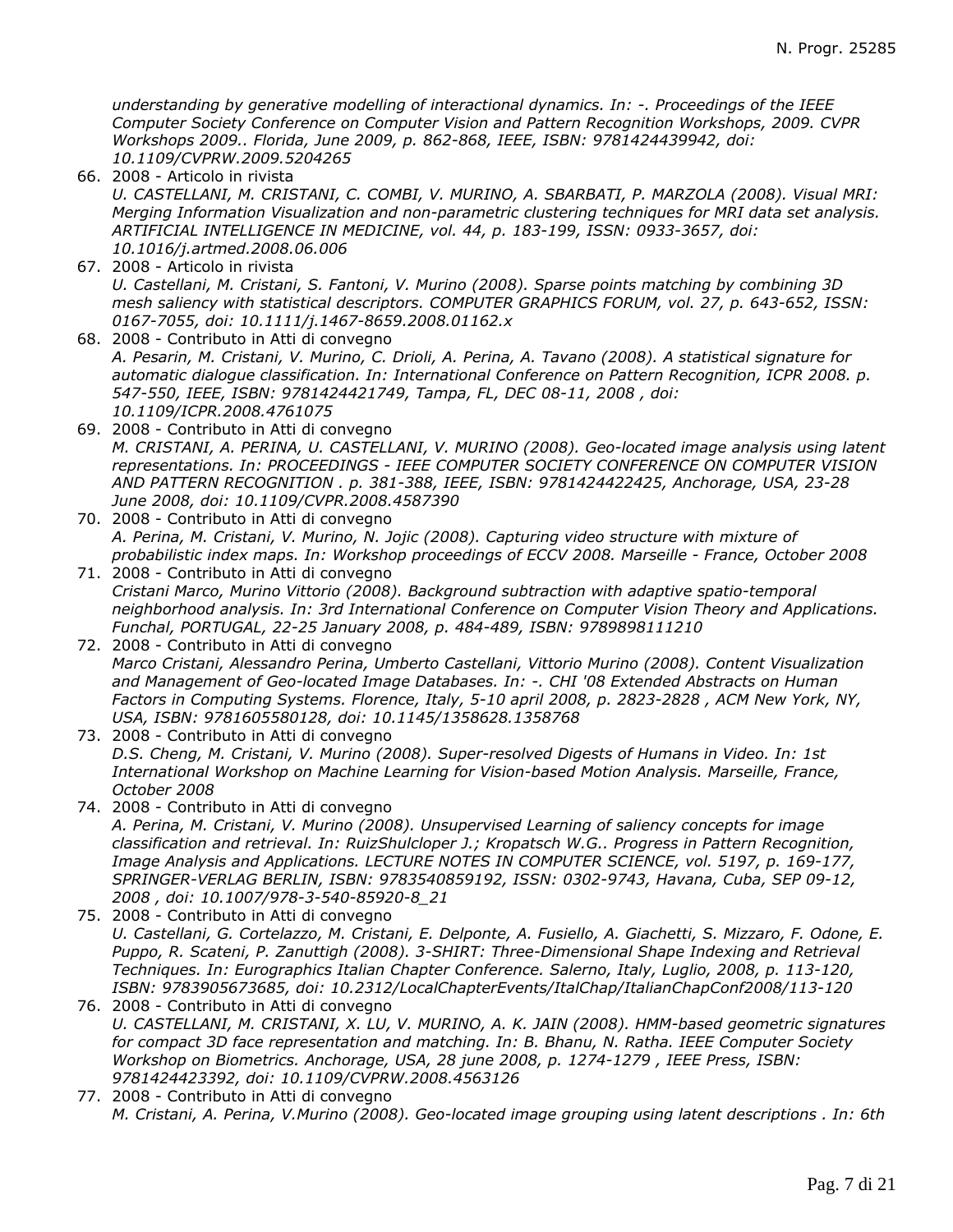*International Conference on Computer Vision Systems. LECTURE NOTES IN COMPUTER SCIENCE, vol. 5008, p. 425-434, SPRINGER-VERLAG BERLIN,, ISBN: 9783540795469, ISSN: 0302-9743, Santorini, GREECE, MAY 12-15, 2008, doi: 10.1007/978-3-540-79547-6\_41*

- 78. 2008 Contributo in Atti di convegno *Marco Cristani, Alessandro Perina, Umberto Castellani, Vittorio Murino (2008). Geo-located image categorization and location recognition . In: 1st International Workshop on Image Mining Theory and Applications. Funchal, PORTUGAL, JAN, 2008, p. 93-102, INSTICC-INST SYST TECHNOLOGIES INFORMATION CONTROL & COMMUNICATION, ISBN: 9789898111258*
- 79. 2007 Articolo in rivista *CRISTANI M., BICEGO M., MURINO V. (2007). Audio-visual event recognition in surveillance video sequences. IEEE TRANSACTIONS ON MULTIMEDIA, vol. 9, p. 257-267, ISSN: 1520-9210, doi: 10.1109/TMM.2006.886263*
- 80. 2007 Contributo in Atti di convegno *A. Perina, M. Cristani, G. Malerba, L. Xumerle, V. Murino, P. Pignatti (2007). Unsupervised haplotype reconstruction and LD blocks discovery in a hidden Markov framework. In: F. Masulli, S. Mitra, G. Pasi. Applications of Fuzzy Sets Theory. LECTURE NOTES IN COMPUTER SCIENCE, vol. 4578, p. 659-665, SPRINGER-VERLAG BERLIN, ISBN: 9783540733997, ISSN: 0302-9743, Ruta di Camogli, Genova (Italy), July 7-10, 2007, doi: 10.1007/978-3-540-73400-0\_84*
- 81. 2007 Contributo in Atti di convegno *M.Bicego, M.Cristani, V.Murino (2007). Sparseness Achievement with Hidden Markov Models for 2D shape analysis. In: IEEE International Conference on Image Analysis and Processing. p. 67-62, IEEE COMPUTER SOC, ISBN: 9780769528779, Modena, IT, September 10-14 2007, doi: 10.1109/ICIAP.2007.4362759*
- 82. 2007 Contributo in Atti di convegno *A.Perina, M.Cristani, V.Murino (2007). Natural scenes categorization by hierarchical extraction of typicality patterns . In: IEEE International Conference on Image Analysis and Processing. p. 801-806, IEEE COMPUTER SOC, ISBN: 9780769528779, Modena, IT, September 10-14 2007, doi: 10.1109/ICIAP.2007.4362874*
- 83. 2007 Contributo in Atti di convegno *M.Cristani, V.Murino (2007). Time-dependent interactive graphical models forhuman activity analysis. In: International Workshop on Advances in Pattern Recognition. Plymouth, UK, July 21-23 2007, p. 109-118, SPRINGER-VERLAG LONDON LTD, ISBN: 9781846289446, doi: 10.1007/978-1-84628-945-3\_11*
- 84. 2007 Contributo in Atti di convegno *M. Farenzena, M. Cristani, U. Castellani, A. Fusiello (2007). 3D Objects Face Clustering using Unsupervised Mean Shift. In: Eurographics Italian Chapter Conference 2007. Trento, Italy, Febbraio 14 - 16, 2007, p. 39-43, Eurographics, ISBN: 9783905673623, doi: 10.2312/LocalChapterEvents/ItalChap/ItalianChapConf2007/039-043*
- 85. 2006 Articolo in rivista *M. Bicego, M. Cristani, V. Murino (2006). Unsupervised scene analysis: a hidden Markov model approach. COMPUTER VISION AND IMAGE UNDERSTANDING, vol. 102, p. 22-41, ISSN: 1077-3142, doi: 10.1016/j.cviu.2005.09.001*
- 86. 2006 Contributo in Atti di convegno *U. Castellani, M. Cristani, V.Murino (2006). 3D Data segmentation using a non-parametric density estimation approach. In: Giovanni Gallo, Sebastiano Battiato, Filippo Stanco. Proceedigs of the Fourth Eurographics Italian Chapter Conference 2006. Catania, Italy, February 22-24, p. 99-103, Eurographics, ISBN: 3905673584*
- 87. 2006 Contributo in Atti di convegno *M. Cristani, U. Castellani, V.Murino (2006). Adaptive Feature Integration for Segmentation of 3D Data by Unsupervised Density Estimation. In: Tang Y.Y.; Wang S.P.; Lorette G.; Yeung D.S.; Yan H.. 18th International Conference on Pattern Recognition, Vol 4, Proceedings. Hong Kong, People's Republic of China, 20-24 August, p. 21-24, IEEE COMPUTER SOC, ISBN: 0769525210, doi: 10.1109/ICPR.2006.220*
- 88. 2006 Contributo in Atti di convegno *U. Castellani, M. Cristani, V.Murino (2006). Acoustic Range Image Segmentation by Effective Mean*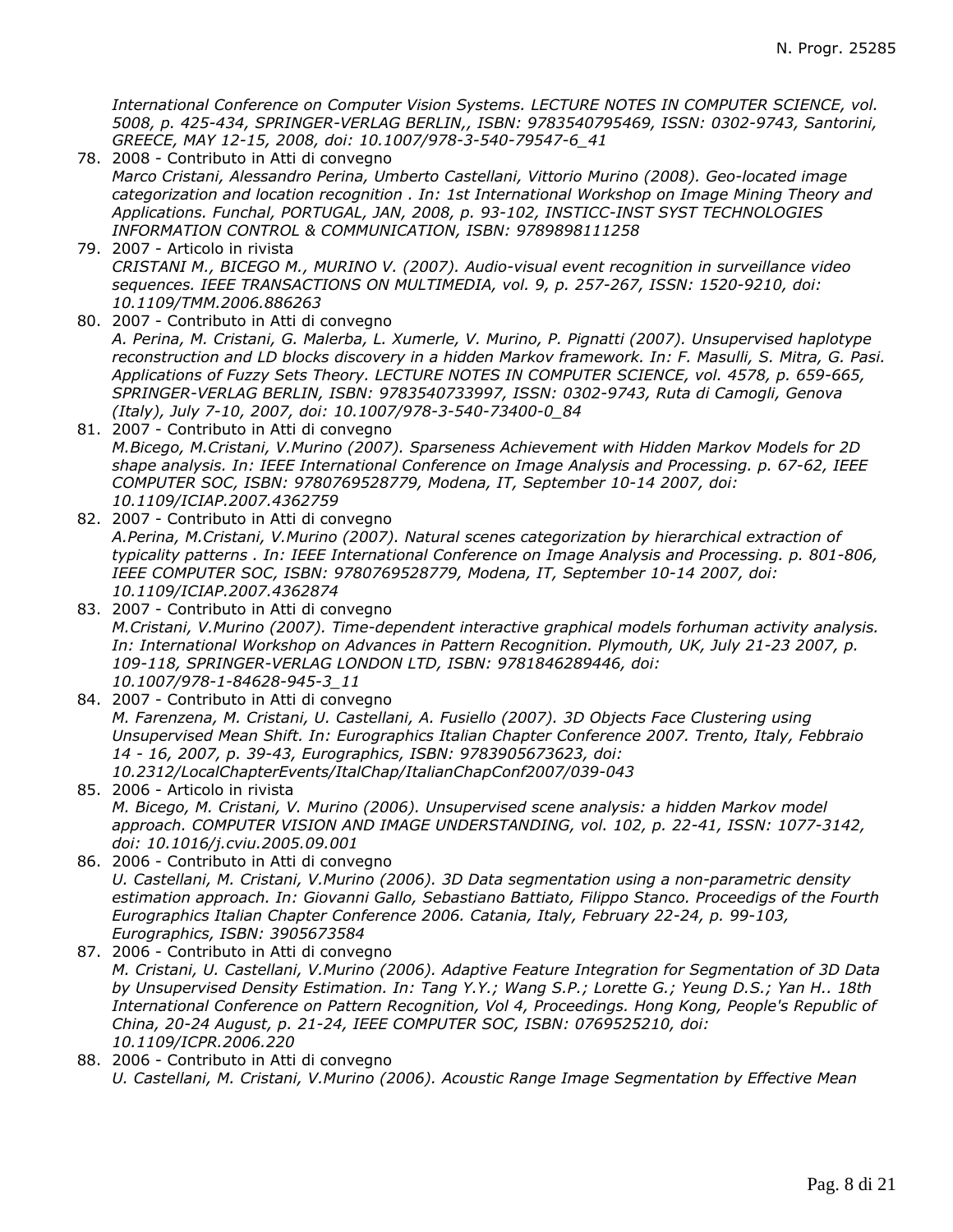*Shift. In: 2006 IEEE International Conference on Image Processing, ICIP 2006, Proceedings. PROCEEDINGS - INTERNATIONAL CONFERENCE ON IMAGE PROCESSING, p. 2437-2440, IEEE, ISBN: 9781424404810, ISSN: 1522-4880, Atlanta, GA, OCT 08-11, 2006 , doi: 10.1109/ICIP.2006.312769*

- 89. 2006 Contributo in Atti di convegno *M. Cristani, V.Murino (2006). A Spatial Sampling Mechanism for Effective Background Subtraction. In: 2nd International Conference on Computer Vision Theory and Applications. Barcelona, SPAIN, MAR 08-11, 2007 , p. 403-410, INSTICC-INST SYST TECHNOLOGIES INFORMATION CONTROL & COMMUNICATION, ISBN: 9789728865740*
- 90. 2006 Contributo in Atti di convegno *M. Cristani, M.Bicego, V.Murino (2006). Audio-Visual Foreground Extraction for Event Characterization. In: Proceedings of IEEE International Conference on Computer Vision and Pattern Recognition Workshop, 2006. CVPRW '06. . IEEE, ISBN: 0769526462, New York, 17-22 June 2006, doi: 10.1109/CVPRW.2006.33*
- 91. 2006 Contributo in Atti di convegno *U. Castellani, M. Cristani, P. Marzola, V. Murino, E. Rossato, A. Sbarbati (2006). Cancer area characterization by non-parametric clustering. In: Intelligent Data Analysis in Biomedicine and Pharmacology 2006. Verona, Italy, 25-26 August, 2006, p. 1-6*
- 92. 2005 Contributo in Atti di convegno *A. Colombari, M. Cristani, V. Murino, A. Fusiello (2005). Exemplar-based Background Model lnitialization. In: -. Proceedings of the third ACM international workshop on Video surveillance & sensor networks . Singapore, 11 November, p. 29-36, ACM New York, NY, USA, ISBN: 1595932429, doi: 10.1145/1099396.1099402*
- 93. 2004 Contributo in Atti di convegno *M. Cristani, M. Bicego, V. Murino (2004). On-line Adaptive Background Modelling for Audio Surveillance. In: Kittler J.; Petrou M.; Nixon M.. PROCEEDINGS OF THE 17TH INTERNATIONAL CONFERENCE ON PATTERN RECOGNITION, VOL 2. Cambridge, UK, August 23-26, vol. 2, p. 399-402, IEEE COMPUTER SOC, ISBN: 0769521282, doi: 10.1109/ICPR.2004.1334232*
- 94. 2004 Contributo in Atti di convegno *M. Cristani, D.S. Cheng, V. Murino, D. Pannullo (2004). Distilling information with super-resolution for video surveillance. In: Proceedings of the ACM 2nd international workshop on Video surveillance & sensor networks . p. 2-11, ACM New York, NY, ISBN: 1581139349, New York, NY, USA, October 10-16, doi: 10.1145/1026799.1026803*
- 95. 2004 Contributo in Atti di convegno *M. Cristani, M. Bicego, V. Murino (2004). Audio Video Integration for Background Modelling. In: European Conference on Computer Vision 2004. LECTURE NOTES IN COMPUTER SCIENCE, vol. 3022, p. 202-213, SPRINGER-VERLAG BERLIN, ISBN: 3540219838, ISSN: 0302-9743, Prague, Czech Republic, May 11-14 2004, doi: 10.1007/978-3-540-24671-8\_16*
- 96. 2003 Contributo in Atti di convegno *M. Bicego, M. Cristani, A. Fusiello, V. Murino (2003). Watershed-based unsupervised clustering. In: Rangarajan A.; Figueiredo M.; Zerubia J.. ENERGY MINIMIZATION METHODS IN COMPUTER VISION AND PATTERN RECOGNITION, PROCEEDINGS. Lisbona, PT, July, 7-9, vol. 2683, p. 83-94, SPRINGER-VERLAG BERLIN, HEIDELBERGER PLATZ 3, D-14197 BERLIN, GERMANY, ISBN: 3540404988, doi: 10.1007/978-3-540-45063-4\_6*
- 97. 2003 Contributo in Atti di convegno *M. Cristani, M. Bicego, V. Murino (2003). Multilevel Background Initialization using Hidden Markov Models. In: ACM SIGMM 2003 Workshop on Video Surveillance. p. 11-19, ACM New York, NY, USA, ISBN: 158113780X, Berkeley, CA, November 2-8*
- 98. 2002 Contributo in Atti di convegno *M. Cristani, M. Bicego, V.Murino (2002). Integrated Region- and Pixel-based Approach to Background Modelling. In: IEEE Workshop on Motion and Video Computing 2002. p. 3-8, IEEE COMPUTER SOC., ISBN: 0769518605, Orlando, Florida, December 5-6 2002, doi: 10.1109/MOTION.2002.1182206*

**Titoli**

**partecipazione scientifica a progetti di ricerca internazionali e nazionali, ammessi al**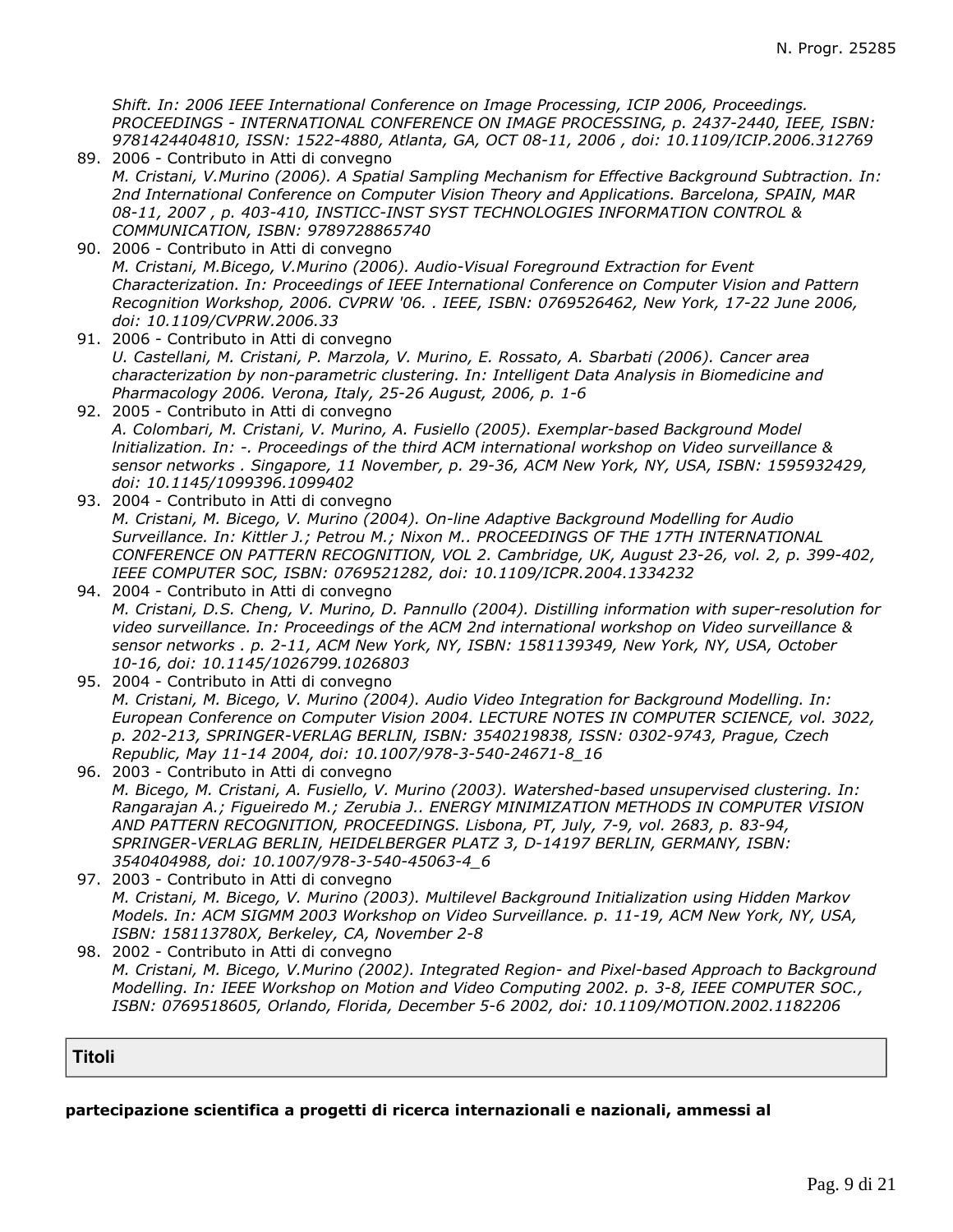# **finanziamento sulla base di bandi competitivi che prevedano la revisione tra pari**

| <b>Progetto</b>                                                                                                                                                                                                                                                                                                                                                                                                                                                                                   |    | <b>Durata Ruolo Ricoperto</b>       |
|---------------------------------------------------------------------------------------------------------------------------------------------------------------------------------------------------------------------------------------------------------------------------------------------------------------------------------------------------------------------------------------------------------------------------------------------------------------------------------------------------|----|-------------------------------------|
| TIPO: EU VII PQ, azione chiave Sicurezza; TEMPI: 2008-2011; TITOLO:<br>SAMURAI - Suspicious and Abnormal behaviour Monitoring Using a netwoRk<br>of cAmeras & sensors for sItuation awareness enhancement; GRANT:<br>217899; FINANZIAMENTO: 325 Keuro; CONSORZIO: Queen Mary, University<br>of London (UK), Università degli Studi di Verona (IT), Elsag S.p.A. (IT),<br>Waterfall Solutions Ltd (UK), Borthwick-Pignon OÜ (EE), Esaprojekt SP. Z<br>O.O. (PL), BAA Limited (UK)                  | 42 | coord.<br>sotto-unità di<br>ricerca |
| TIPO: EU VII PQ, azione FET Open; TEMPI: 2008-2011; TITOLO: SIMBAD -<br>Beyond Features: Similarity-Based Pattern Analysis and Recognition; GRANT:<br>213250; FINANZIAMENTO: 284 Keuro; CONSORZIO: Istituto Tecnico<br>Superior (PT), Università degli Studi di Verona (IT), Università Ca' Foscari<br>(IT), Delft University of Technology (NL), University of York (UK), ETH (CH)                                                                                                               | 36 | partecipazione<br>scientifica       |
| TIPO: MIUR PRIN 2006; TEMPI: 2008-2009; TITOLO: Metodi basati sulla<br>similarita' per la visione artificiale e il riconoscimento delle forme: Teoria,<br>algoritmi, applicazioni; FINANZIAMENTO: 29 Keuro; CONSORZIO: Università<br>degli Studi di Verona, Università Ca' Foscari, Università di Milano, Università<br>degli Studi di Cagliari                                                                                                                                                   | 24 | coord.<br>sotto-unità di<br>ricerca |
| TIPO: EU V PQ, azione chiave Crescita Competitiva TEMPI: 2001-2004;<br>TITOLO: ARROV - Augmented Reality for Remotely Operated Vehicles based<br>on 3D acoustical and optical sensors for underwater inspection and survey;<br>GRANT: GRD1-2000-25409; FINANZIAMENTO: 283 Keuro; CONSORZIO:<br>OmniTech AS (N), General Robotics Limited (UK), Università degli Studi di<br>Verona (IT), Università di Genova (IT), Centro Elettrotecnico Sperimentale<br>Italiano (IT) Racal Survey Norge AS (N) | 48 | partecipazione<br>scientifica       |

## **attribuzione di incarichi di insegnamento o di ricerca (fellowship) ufficiale presso atenei e istituti di ricerca, esteri e internazionali, di alta qualificazione**

| <b>Tipo</b> | Ente                                                                                                                                                                                                                                                                                                                                                                                                                                                                                                                                      | Dal     | AI              |
|-------------|-------------------------------------------------------------------------------------------------------------------------------------------------------------------------------------------------------------------------------------------------------------------------------------------------------------------------------------------------------------------------------------------------------------------------------------------------------------------------------------------------------------------------------------------|---------|-----------------|
|             | Ricerca Istituto Italiano di Tecnologia, Genova, nella posizione di TEAM LEADER<br>all'interno del laboratorio PAVIS - Pattern Analysis & Computer Vision,<br>attraverso una serie di Contratti a Prestazione d'Opera annuali/semestrali<br>(prot. 4018, 8897, 33536, 12843, 37084, 11533, 50813). Le mie attività di<br>TEAM LEADER riguardano principalmente il coordinamento di una parte del<br>personale PAVIS (4 dottorandi, 4 post-doc) per la produzione di articoli<br>scientifici e la scrittura e la partecipazione a progetti | 05/2009 |                 |
|             | Ricerca School of Computing Science University of Glasgow, Scotland, nella<br>posizione di INVITED RESEARCHER, attraverso un assegno di collaborazione                                                                                                                                                                                                                                                                                                                                                                                    |         | 05/2012 06/2012 |
| Ricerca     | Computer Vision Lab, Institute for Robotics and Intelligent Systems School<br>of Engineering (IRIS), University of Southern California, Los Angeles,<br>California. Posizione di RESEARCH SCHOLAR, attraverso un programma di<br>internazionalizzazione del Dottorato                                                                                                                                                                                                                                                                     |         | 11/2004 04/2005 |

## **conseguimento di premi e riconoscimenti per l'attività scientifica**

*-- "Best student paper award IBM prize" per la pubblicazione L. Bazzani, M. Farenzena, A. Perina, V. Murino, and M. Cristani: Multiple-shot person re-identification by hpe signature, Proceedings of IEEE*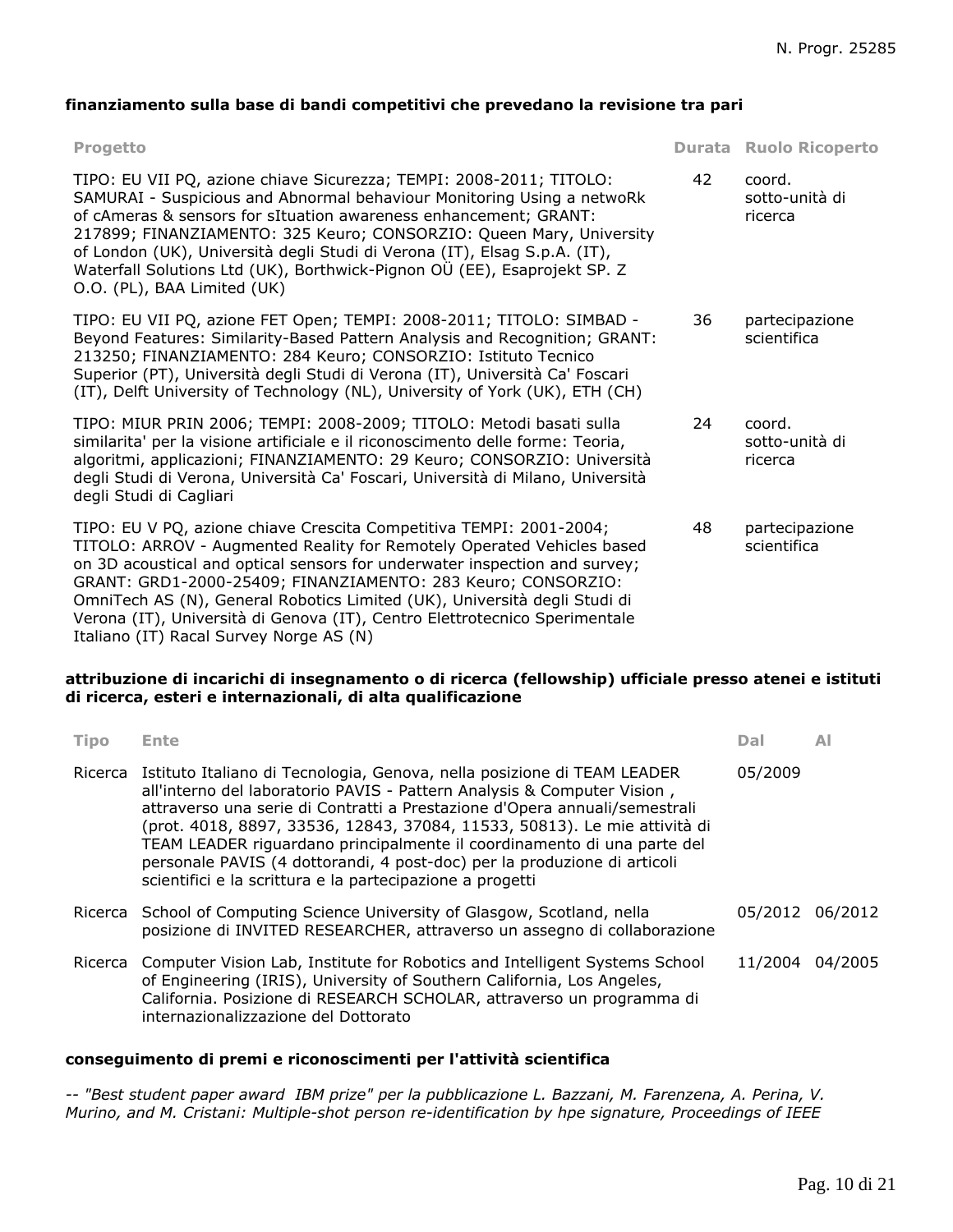*Conference on Pattern Recognition, 2010.*

*-- "Best paper award", per la pubblicazione S. Martelli, D. Tosato, M. Farenzena, M. Cristani and V. Murino: An FPGA-based Classification Architecture on Riemannian Manifolds. In Proceedings of DEXA Workshop on Interactive Multimodal Pattern Recognition in Embedded Systems , Spain 2010*

*-- "Best poster presentation award", per la pubblicazione M. Bicego, M. Cristani, V. Murino: Sparseness Achievement in Hidden Markov Models, Proc. of IEEE Int. Conf. on Image Analysis and Processing (ICIAP07), pp. 67-72, (2007)*

#### **altri titoli**

*== CONTRATTI DI COLLABORAZIONE ==*

*-- N.2 CONTRATTI DI LAVORO AUTONOMO (dal 11/04/2003 al 14/06/2003 e dal 12/01/2004 al 11/06/2004) dal titolo: "Svoglimento di attività di supporto alla didattica nel corso di Elaborazione delle Immagini" presso il Dipartimento di Informatica di Verona*

*-- N.2 CONTRATTI DI LAVORO AUTONOMO (dal 01/11/2003 al 12/03/2004 e dal 09/01/2006 al 10/03/2006) dal titolo: "Svoglimento di attività di supporto alla didattica nel corso di Interazione Uomo Macchina" presso il Dipartimento di Informatica di Verona*

*-- N.3 CONTRATTI DI COLLABORAZIONE COORDINATA E CONTINUATIVA (dal 11/04/2005 al 10/06/2005, dal 03/04/2006 al 09/06/2006 e dal 02/04/2007 al 08/06/2007) dal titolo: "Attività di supporto per il Corso di Teoria e Tecniche del Riconoscimento" presso il Dipartimento di Informatica di Verona*

*-- N.3 CONTRATTI DI PRESTAZIONE D'OPERA COORDINATA E CONTINUATIVA (dal 12/09/2005 al 05/10/2005 (30h), dal 09/06/2006 al 19/07/2006 (40h) e dal 25/05/2007 al 31/07/2007 (40h) ) come DOCENTE del corso: "Insegnamento del corso di Fondamenti Elaborazione Immagini Biomediche" nell'ambito del Master F.S.E. "Elaborazione informatica di dati biomedici e telecontrollo in medicina" presso la Facoltà di Medicina e Chirurgia di Verona (Rep.N 2426-2005, Prot.n. 29883, Tit.V/15, Rep.N 1343-2006, Prot.n. 20469, Tit.V/8, Rep.N 1545-2007, Prot.n. 24014, Tit.V/8)*

*-- CONTRATTO DI PRESTAZIONE D'OPERA COORDINATA E CONTINUATIVA (dal 27/06/2007 al 31/12/2007) dal titolo: "Analisi e sviluppo di algoritmi di elaborazione di sequenze di immagini per la videosorveglianza di ambienti esterni ed interni" nell'ambito del Progetto F.S.E. "Ob.3 Anno2006/AsseD/Misura4/Codice 017" presso il Dipartimento di Informatica di Verona (Rep.N 1732-2007, Prot.n. 28098, Tit.VII/4)*

*A seguire, il mio profilo è organizzato in ATTIVITA' DI RICERCA, ATTIVITA' DIDATTICA e ATTIVITA' DI SERVIZIO.*

#### *<<< ATTIVITA' DI RICERCA >>>*

*La mia attività di ricerca riguarda principalmente il riconoscimento di pattern attraverso strumenti statistici o probabilistici, in letteratura "statistical pattern recognition", ed in secondo luogo la visione computazionale (computer vision) e l'apprendimento automatico (machine learning). L'attività di ricerca ha avuto un'impronta sia metodologica che applicativa.*

*Oltre alla produzione di numerosi articoli scientifici, la mia attività di ricerca ha dato luogo ad una intensa attività di:*

*- coordinamento e sviluppo all'interno di progetti Europei, Nazionali e locali,*

- *divulgazione scientifica*
- *attività di revisione e valutazione*

*- attività di collaborazione*

*che sono descritti qui nel seguito.*

### *== NOTE SUI 12 ARTICOLI SELEZIONATI PER LA VALUTAZIONE ==*

*Al fine della valutazione delle 12 pubblicazioni selezionate, preciso che il mio ruolo in tali lavori è stato primario, mediante scrittura di codice, e/o sviluppo teorico dell'idea e stesura della pubblicazione. Le pubblicazioni su atti di conferenza sono state riportate poiché relative a convegni di qualità equiparabile a*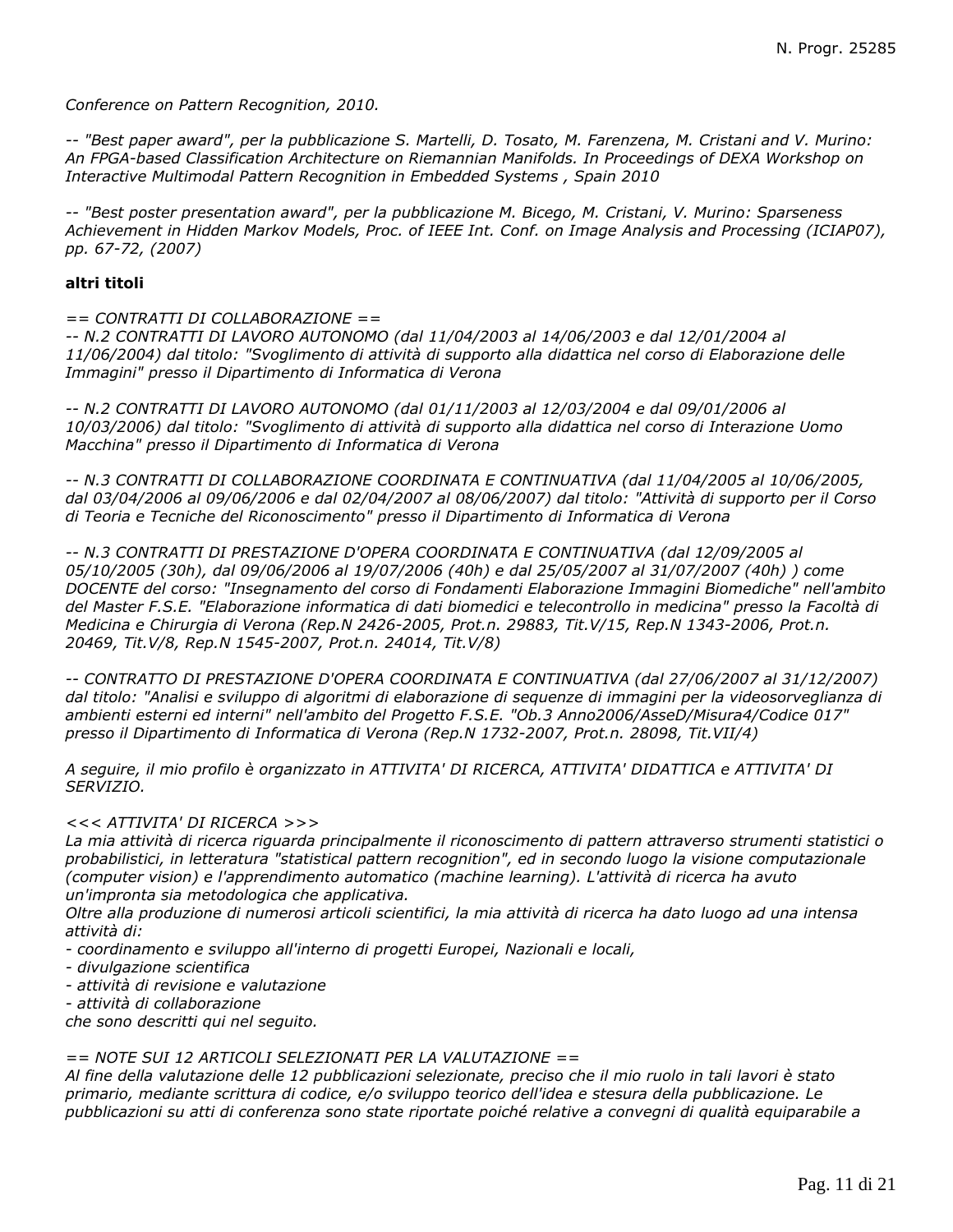*riviste, per quanto concerne tasso di accettazione e impatto nella comunità.*

*== ARTICOLI IN STAMPA/ACCETTATI PER LA PUBBLICAZIONE (non nella lista di cui sopra) == -- Loris Bazzani, Marco Cristani, Vittorio Murino, Symmetry-Driven Accumulation of Local Features for Human Characterization and Re-identification, Computer Vision and Image Understanding, Available online 9 November 2012, ISSN 1077-3142, 10.1016/j.cviu.2012.10.008. (http://www.sciencedirect.com/science/article/pii/S1077314212001464?v=s5)*

*-- Pietro Lovato, Alessandro Perina, Nicu Sebe, Omar Zandonà, Alessio Montagnini, Manuele Bicego, Marco Cristani (2012). Tell Me What You Like and I'll Tell You What You Are: Discriminating Visual Preferences on Flickr Data. In: 11th Asian Conference on Computer Vision. Daejeon, Korea, Novembre 5-9, 2012*

*--Pietro Salvagnini; Hugues Salamin; Marco Cristani; Alessandro Vinciarelli; Vittorio Murino, Learning How to Teach from "Videolectures": Automatic Prediction of Lecture Ratings Based on Teacher's Nonverbal Behavior , Atti di "3rd IEEE International Conference on Cognitive Infocommunications (CogInfoCom 2012) " , Kosice, Slovakia , Dicembre 2-5, 2012 , x , pp. 1-5*

*-- Anna Pesarin, Alessandro Vinciarelli, Cristina Segalin, Monja Tait, Giovanni Bilancia, Marco Cristani (2012). Generative modelling of dyadic conversations: characterization of pragmatic skills during development age. In: First IAPR Workshop on Multimodal Pattern Recognition of Social Signals in Human Computer Interaction MPRSS 2012. Tsukuba Science City, Japan, 11 Novembre, 2012*

*-- Marco Cristani, R. Raghavendra, Alessio Del Bue, Vittorio Murino, Human behavior analysis in video surveillance: A Social Signal Processing perspective, Neurocomputing, Volume 100, 16 January 2013, Pages 86-97, ISSN 0925-2312, 10.1016/j.neucom.2011.12.038. (http://www.sciencedirect.com/science/article/pii/S0925231212003141)*

*== PARTECIPAZIONE SCIENTIFICA A PROGETTI DI RICERCA LOCALI, AMMESSI AL FINANZIAMENTO SULLA BASE DI BANDI COMPETITIVI CHE PREVEDANO LA REVISIONE TRA PARI ==*

*-- TIPO: progetto commissionato con contratti in data 15 ottobre 2012 e in data 26 ottobre 2012 dalla Società eVS embedded Vision Systems srl; TEMPI: 2,5 mesi il primo contratto 12 mesi il secondo contratto - Ottobre 2012-Dicembre 2013 ; TITOLO: Sviluppo di algoritmi di elaborazione di immagini su FPGA; FINANZIAMENTO: 32.5 Keuro + IVA; CONSORZIO: Università degli Studi di Verona, eVS embedded Vision Systems srl. RUOLO: Responsabile di progetto. OGGETTO: Trasferire algoritmi di ricerca per l'analisi di immagini in piattaforma FPGA.*

*-- TIPO: progetto commissionato con contratti; TEMPI: 12 mesi - 2012 ; TITOLO: Sviluppo di algoritmi di video analisi per la sorveglianza; FINANZIAMENTO: 30 Keuro; CONSORZIO: Istituto Italiano di Tecnologia (IIT), Selex-Elsag RUOLO: stesura della domanda; coordinamento di sotto-unità di ricerca; OGGETTO:Sviluppo di algoritmi chiave per la sorveglianza, come il rivelamento di oggetti e il tracking di oggetti multipli*

*== SOTTOMISSIONE DI PROGETTI DI RICERCA LOCALI, ATTUALMENTE IN FASE DI REVISIONE TRA PARI ==*

*-- TIPO: Programma Operativo Fondo Sociale Europeo Obiettivo "Competitivita' Regionale E Occupazione" 2007 2013 ID: ATECO 2007 Progetto: 62.02.00; TEMPI: 12 mesi; TITOLO: Studio di tecniche statistiche per la caratterizzazione automatica della clientela basata su video sequenze; FINANZIAMENTO RICHIESTO: 23 Keuro; CONSORZIO: Università degli Studi di Verona (IT), eVS embedded Vision Systems srl RUOLO: Se finanziato, responsabile di progetto; OGGETTO:Sviluppo di algoritmi per la caratterizzazione della clientela (età, sesso) in ambienti commerciali. NOTA: il progetto ha superato con successo una prima selezione inter-ateneo, portandosi alla fase finale di scrutinio formale in Regione Veneto.*

*-- TIPO: progetto di Grande Rilevanza all'interno del 10th Programma Esecutivo di Cooperazione Scientifica e Tecnologica tra Italia e Corea, anni 2013-2015; TEMPI: 36 mesi; TITOLO: CLOSE^2 FINANZIAMENTO RICHIESTO: 120 Keuro per l'unità italiana; CONSORZIO: Università degli Studi di Verona (IT), Hankuk University of Foreign Studies (KR) RUOLO: se finanziato, responsabile di progetto; OGGETTO:Sviluppo di*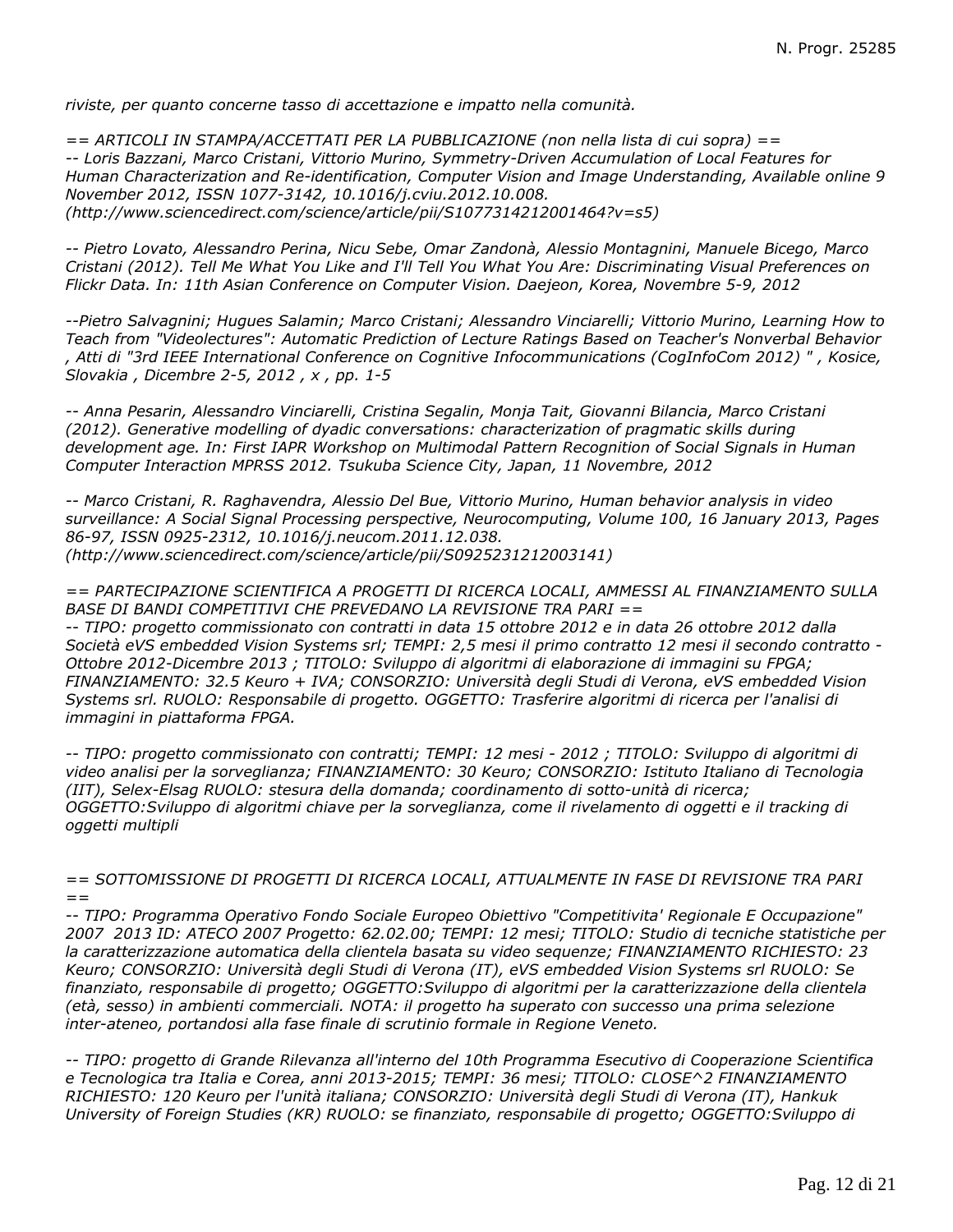*algoritmi per la caratterizzazione di un sistema avanzato per la guida assistita, basato su visione e focalizzato congiuntamente sull'utente e sull'ambiente esterno;*

*-- TIPO: progetto all'interno del bando di finanziamento "Smart Cities"; TEMPI: 24 mesi; TITOLO: CLOUD CITY; FINANZIAMENTO RICHIESTO: 550 Keuro per l'unità italiana; CONSORZIO: Università degli Studi di Verona, INFRACOM, INSIS, Nova System Roma, ANCITEL, Università di Genova, Politecnico di Milano, Istituto Italiano di Tecnologia RUOLO: se finanziato, responsabile dell'Unità Università degli Studi di Verona; OGGETTO: Sviluppo di algoritmi su piattaforma cloud per la fornitura di servizi amministrativi, di sanità e di sicurezza.*

*-- TIPO: progetto all'interno del bando di finanziamento "Joint Projects 2012"; TEMPI: 24 mesi; TITOLO: EXIT EXternal-InTernal Vision Based Driving Assistance System; FINANZIAMENTO RICHIESTO: 85 Keuro per l'unità italiana; CONSORZIO: Università degli Studi di Verona, eVS embedded Vision Systems srl; RUOLO: se finanziato, responsabile di progetto; OGGETTO: Sviluppo di algoritmi innovativi per applicazioni di guida assistita.*

*== DIVULGAZIONE SCIENTIFICA (OLTRE ALLE PUBBLICAZIONI SCIENTIFICHE) ==*

*Il mio impegno nella divulgazione scientifica è cresciuto fortemente negli ultimi anni: negli ultimi 3 anni ho co-organizzato 5 convegni di rilievo internazionale, sono stato promotore del tema della sorveglianza sociale attraverso alcuni dei convegni di cui sopra, 6 seminari su invito in centri di ricerca internazionali e 1 intervento su invito ("invited talk") a conferenza. Di seguito dettaglio tutte le attività in cui sono o sono stato coinvolto.*

*A. ORGANIZZAZIONE DI EVENTI LOCALI, NAZIONALI E INTERNAZIONALI*

*-- "DOCTORAL SYMPOSIUM CO-CHAIR" per la conferenza internazionale ACM Multimedia 2013, September 2013, Barcelona, Spain*

*-- "ORGANIZING CHAIR" delle seguenti conferenze internazionali:*

*1) First International Workshop on Re-Identification, associato alla conferenza European Conference on Computer Vision (ECCV) 2012, Firenze, 2012*

*2) IEEE International Workshop on Socially Intelligent Surveillance and Monitoring (SISM), nelle sue edizioni 2010 (workshop associato CVPR 2010, San Francisco, CA), 2011 (workshop associato ICCV 2011, Barcellona, ES), 2012 (workshop associato CVPR 2012, Providence, RI)*

*3) ACM International Workshop on Multimodal Pervasive Video Analysis (MPVA) 2010 (workshop associato ACM MM 2010, Firenze)*

*-- "PHD CHAIR" per la scuola internazionale Short Spring School in Surveillance S4, Modena, May 2011*

*-- "LOCAL ORGANIZER" per le seguenti scuole internazionali di dottorato tenutasi all'interno del Dipartimento di Informatica di Verona:*

*1) Bayesian Networks and Algorithms for Inference and Learning: Applications in Computer Vision, Audio Processing, and Molecular Biology, Brendan J. Frey, University of Toronto, Canada. 17-20 Maggio 2004 (Direttori: Prof. Vittorio Murino, Prof. Andrea Fusiello).*

*2) Computer Vision for Immersive Communication, Emanuele Trucco, Heriot-Watt University, Edinburgo, Scozia. 8-11 Giugno 2004 (Direttori: Prof. Vittorio Murino, Prof. Andrea Fusiello).*

*3) 3D Modeling and Reconstruction from Video, Stefano Soatto, UCLA, Los Angeles, California. 12-15 Luglio 2005 (Direttori: Prof. Vittorio Murino, Prof. Andrea Fusiello).*

*4) Visual Learning and Recognition, Horst Bischof, Institut for Computer Graphics and Vision, Technical University, Graz, Austria University and Ales Leonardis, Faculty of Computer and Information Science, University of Ljubljana, Slovenia. 26-29 Settembre 2005 (Direttori: Prof. Vittorio Murino, Prof. Andrea Fusiello).*

*5) Computer Vision Techniques for Passive 3D Acquisition, Luc Van Gool Department of Information Technology and Electrical Engineering, ETH Zurich, Switzerland and Maartin Vergauwen Departement Elektrotechniek, Katholieke Universiteit Leuven, Heverlee (Leuven), Belgium. 5-7 Dicembre 2005 (Direttori: Prof. Vittorio Murino, Prof. Andrea Fusiello).*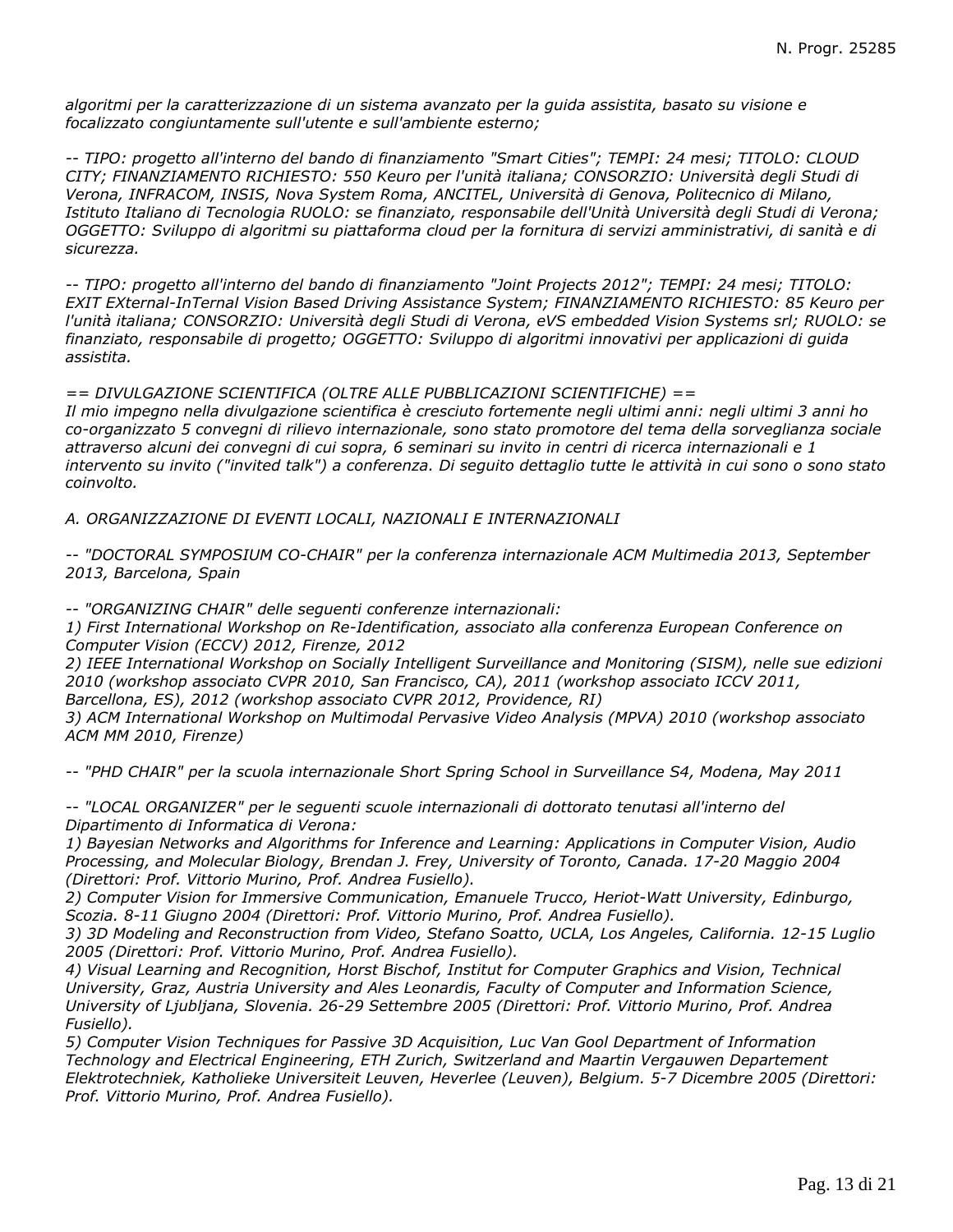*-- "LOCAL ORGANIZER" per la scuola internazionale di dottorato tenutasi in collaborazione con il Dipartimento di Informatica di Verona ed il laboratorio PAVIS di IIT: Social Signal Processing: State Of The Art And Prospects, july 18-22, 2010 Sestri Levante (Ge), Italy*

*-- CO-ORGANIZZATORE del ciclo di seminari su Visione Computazionale e Pattern Recognition (evento locale) tenutosi all'interno del Dipartimento di Informatica di Verona in collaborazione con il laboratorio MIDA (Methods for Image and Data Analysis Università di Genova); TITOLO: VIPS Seminars Spring/Summer Section; DURATA: Marzo-Luglio 2006;*

*B. MEMBRO DI COMITATO DI PROGRAMMA*

*-- Asian conference on Computer Vision (ACCV) 2012*

*-- ASE International Conference on Social Computing (SOCIALCOM) 2012*

*-- IEEE International Workshop on Socially Intelligent Surveillance and Monitoring (SISM) 2012 associated with CVPR2012*

*-- First international workshop on re-identification (RE-ID) 2012 associated with ECCV2012*

*-- 14th IAPR International Conference on Computer Analysis of Images and Patterns (CAIP) 2011*

*-- EURASIP 11th European Signal Processing Conference (EUSIPCO) 2011*

*-- CSI symposium on Artificial Intelligence and Signal Processing (AISP) 2011*

*-- IEEE International Workshop on Social Behavior Analysis (SBA) 2011 associated with FG2011*

*-- IEEE International Workshop on Socially Intelligent Surveillance and Monitoring (SISM) 2011 associated with ICCV2011*

*-- Third IEEE International Conference on Social Computing (SOCIALCOM) 2011*

*-- IEEE International Workshop on Socially Intelligent Surveillance and Monitoring (SISM 2010) associated with CVPR2010*

*-- ACM Workshop on Multimodal Pervasive Video Analysis (MPVA) 2010*

*-- EURASIP 10th European Signal Processing Conference (EUSIPCO) 2010*

- *-- International Workshop on Mobile Social Signal Processing (MSSP) 2010*
- *-- 13th International Workshop on Combinatorial Image Analysis (IWCIA) 2009*

*-- AAAI Workshop on Pattern Recognition and Artificial Intelligence for Human Behaviour Analysis*

*(PRAI\*HBA) associato con la conferenza AI\*IA 2009*

*-- International Workshop on Combinatorial Image Analysis (IWCIA) 2008*

*C. INTERVENTI A CONFERENZE SU INVITO ("INVITED TALK")*

*-- CONFERENZA: Measuring Behavior 2012; TITOLO: Social Computer Vision for Group Behavior Analysis; LUOGO: Utrecht University, Educatorium (Leuvenlaan 19), Marinus Ruppert building (Leuvenlaan 21), 3584 CE Utrecht, The Netherlands; REFERENTI: Hayley Hung - University of Amsterdam, Janienke Sturm - Eindhoven University of Technology / Fontys University of Applied Sciences, Ronald Poppe - University of Twente; DATA: 30 Agosto 2012*

*-- CONFERENZA: VISIT08; TITOLO: Samurai Small Area 24-hours Monitoring Using a netwoRk of cAmeras & sensors for sItuation awareness enhancement, LUOGO. Faculty of Engineering "Enzo Ferrari" at University of Modena and Reggio Emilia, Italy; REFERENTE: Rita Cucchiara, DATA: 22 Maggio 2008*

*-- CONFERENZA: S4; TITOLO: Person Re-Identification: A Recent Issue For The Video Surveillance Community And A Technique For Approaching It, LUOGO. Faculty of Engineering "Enzo Ferrari" at University of Modena and Reggio Emilia, Italy; REFERENTE: Rita Cucchiara, DATA: 17 maggio 2011*

*-- CONFERENZA: Convegno GIRPR 2012; TITOLO: Social Computer Vision for Group Behavior Analysis, LUOGO. Certosa di Pontignano (Siena) , Italy; REFERENTE: Simone Marinai, DATA: 22 maggio 2012*

## *D. SEMINARI*

*1) TITOLO: Advanced Analysis Of Human Activities: A Social Signal Processing Perspective; LUOGO. Dept. of Brain and Cognitive Engineering, Korea University Hyundai-Kia Motor; REFERENTE: Chair Professor Seong-Whan Lee; DATA: 6 Novembre 2012; TIPOLOGIA: seminario su invito*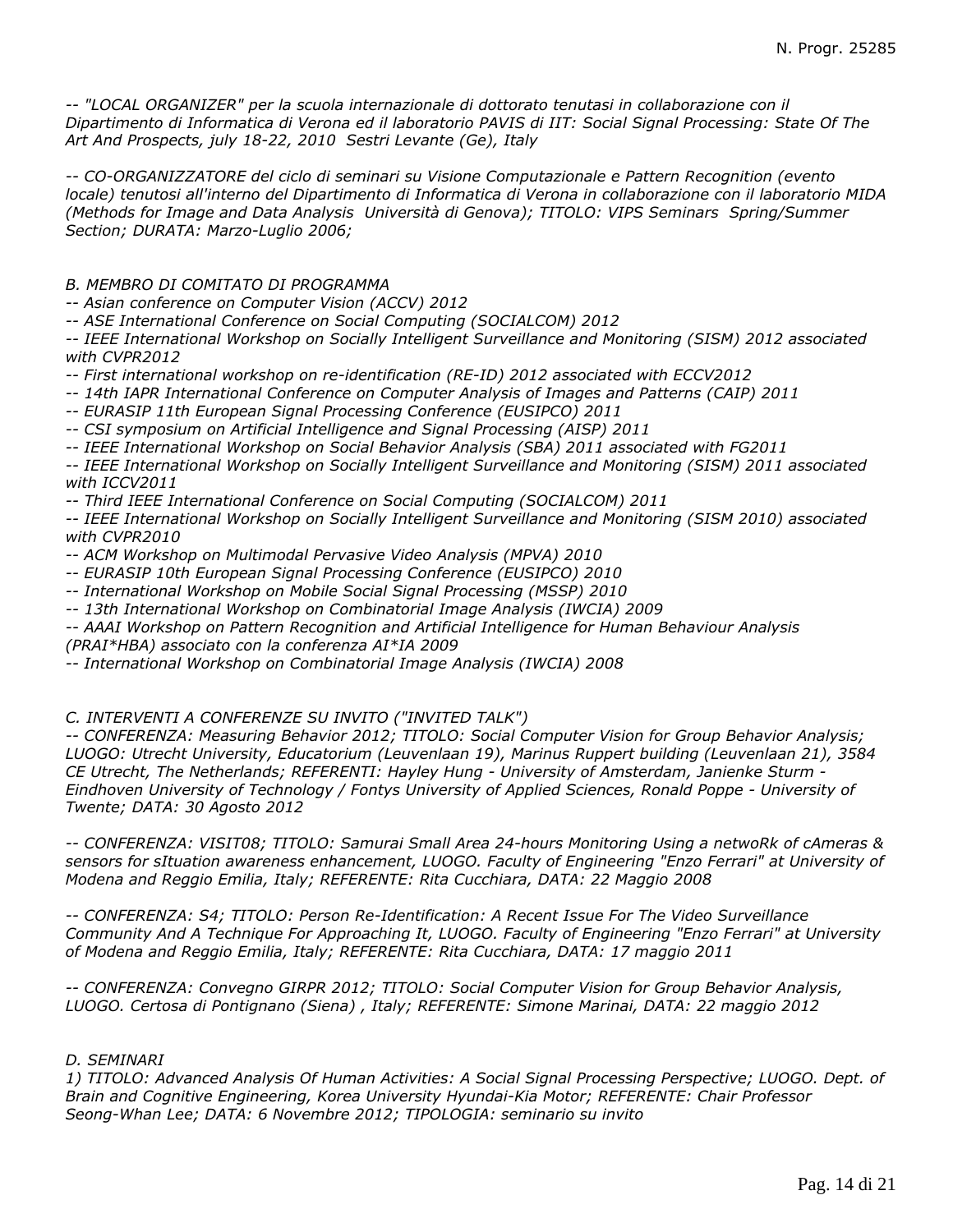*2) TITOLO: Advanced Analysis Of Human Activities: A Social Signal Processing Perspective LUOGO. Hankuk University, 81, Oedae-ro, Mohyeon-myeon, Cheoin-gu,Yongin-si, Gyeongi-do, 449-791, Korea; REFERENTE: Cheng Dong Seon; DATA: 5 Novembre 2012; TIPOLOGIA: seminario su invito*

*3) TITOLO: Advanced Analysis Of Human Activities: A Social Signal Processing Perspective; LUOGO. Faculty of Science, University of Amsterdam POSTBUS 94323 1090 GH Amsterdam; REFERENTE: Hayley Hung DATA: 31 Agosto 2012; TIPOLOGIA: seminario su invito*

*4) TITOLO: Detection Of Group Interactions In Cocktail Party Scenarios: A Social Signal Processing Perspective; LUOGO. University of Glasgow, School of Computing Science, Sir Alwyn Williams Building, Lilybank Gardens, Glasgow, G12 8QQ, Scotland; REFERENTE: Alessandro Vinciarelli; DATA: 30 Maggio 2012; TIPOLOGIA: seminario su invito*

*5) TITOLO: Advanced Analysis Of Human Activities: A Social Signal Processing Perspective; LUOGO. Istituto Italiano di Tecnologia, Via Morego 30 16163 Genova, Italy; REFERENTE: Vittorio Murino; DATA: 12 Aprile 2012; TIPOLOGIA: seminario su invito*

*6) TITOLO: Advanced Analysis Of Human Activities: A Social Signal Processing Perspective; LUOGO. Fondazione Bruno Kessler, TeV Research Unit - Center for Information Technology, Povo, Trento, Italy REFERENTE: Oswald Lanz; DATA: 12 gennaio 2012; TIPOLOGIA: seminario su invito*

*7) TITOLO: The Hidden Markov Modeling paradigm for tackling computer vision problems; LUOGO. Dept. of Information and Computer Science, Keio University 3-14-1 Hiyoshi Kouhoku-ku Yokohama, 223-8522, Japan; REFERENTE: Hideo Saito; DATA: 24 Settembre 2009; TIPOLOGIA: seminario su invito*

*8) TITOLO: Generative Modeling and Classification of Dialogs by Low-Level Features; LUOGO: Department of Information Engineering and Computer Science, University of Trento. REFERENTE: Giuseppe Riccardi DATA: 14 Maggio 2009; TIPOLOGIA: seminario su invito*

*9) TITOLO: Hidden Markov Models: Theory and Applications. LUOGO. Center for Computational Imaging & Simulation Technologies in Biomedicine Pompeu Fabra University.DATA: 9 Marzo 2007; TIPOLOGIA: seminario su invito*

*10) TITOLO: Mean Shift: Theory and Applications LUOGO. Dipartimento di Informatica, Università degli Studi di Verona,.DATA: 4 Luglio 2006; TIPOLOGIA: seminario di Dipartimento*

*E. PARTECIPAZIONE CON INTERVENTO A CONGRESSI NAZIONALI E INTERNAZIONALI Le seguente lista riporta i miei interventi orali o tramite discussione di poster di lavori accettati mediante peer review.*

*PRESENTAZIONI ORALI:*

*-- British Machine Vision Conference 2011 (BMVC), Dundee, August 2011*

*-- Int. Workshop on Human Behavior Understanding, Amsterdam, November 2011*

*-- Workshop of Interactive Human Behavior Analysis in Open or Public Spaces (INTERHUB 2011), Amsterdam, November 2011*

*-- IEEE International Conference on Social Computing SOCIALCOM 2011, Boston, October 2011 -- IEEE International Workshop on Socially Intelligent Surveillance and Monitoring (SISM 2010), San Francisco, California*

*-- Joint IAPR International Workshops on Structural and Syntactic Pattern Recognition (SSPR 2010) and Statistical Techniques in Pattern Recognition (SPR 2010), Izmir, Turkey*

*-- ACM Multimedia 2010, Firenze, Italy*

*-- IAPR International Conference on Pattern Recognition ICPR 2010, Istanbul, Turkey*

*-- Workshop on Pattern Recognition and Artificial Intelligence for Human Behaviour Analysis (PRAI\*HBA)*

*-- 2nd IEEE Workshop on CVPR for Human communicative Behavior analysis (CVPR4HB), Miami, Florida, 2009*

*-- 6th International Conference on Computer Vision Systems (ICVS), Santorini May 2008*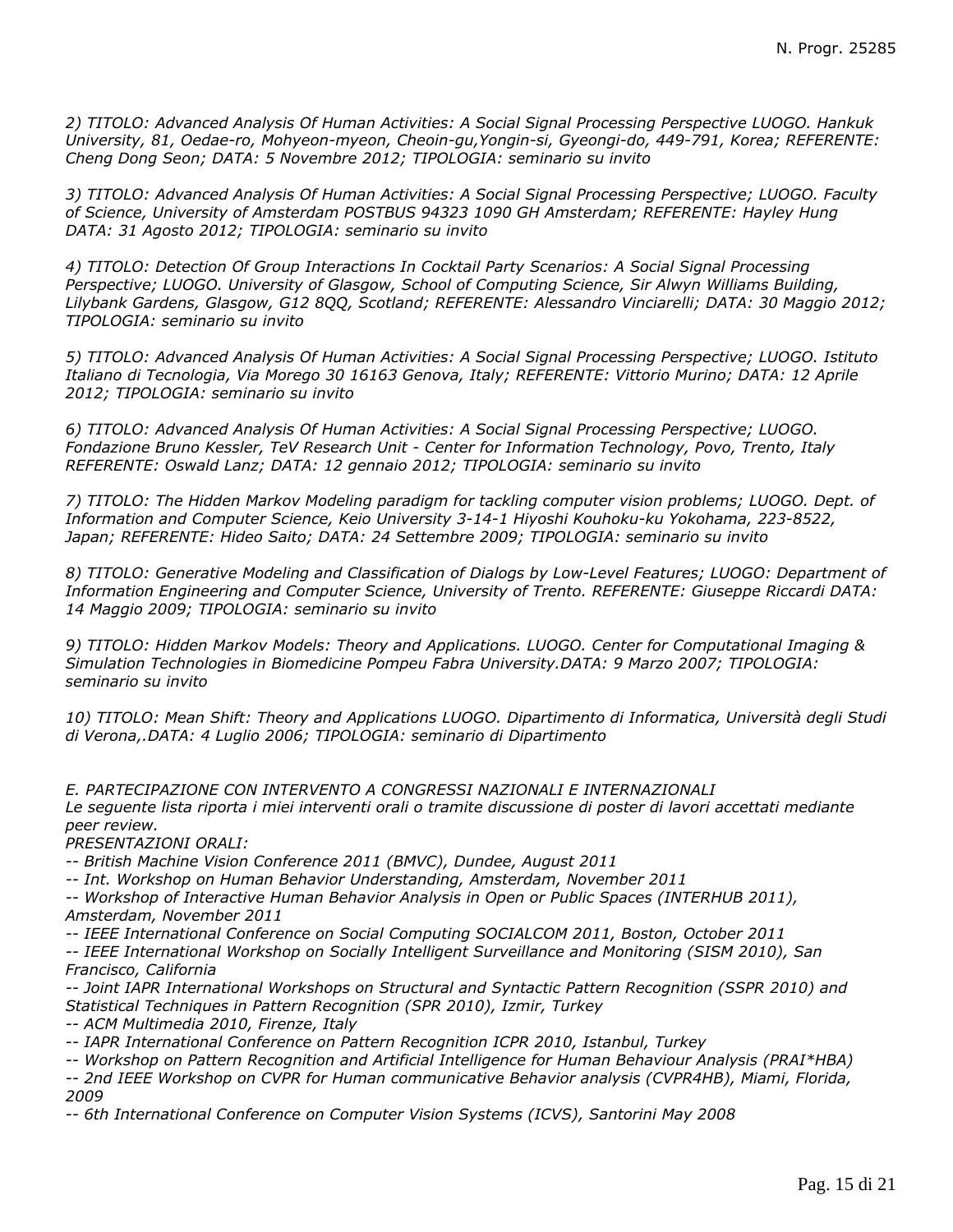*-- VISAPP,International Conference on Computer Vision Theory and Applications 2008, Madeira, PT*

*-- International Workshop on Semantic Learning Applications in Multimedia (SLAM), New York City,US, June 17-22, 2006, nell'ambito della conferenza CVPR 2006*

*-- ACM VSSN 2005 Workshop on Video Surveillance and Sensor Networks, Singapore, November 5-11, 2005, nell'ambito della conferenza ACM Multimedia 2005*

# *PRESENTAZIONI CON POSTER:*

*-- Asian Conference on Computer Vision (ACCV 2012), Daejeon, Korea, 2012*

*-- European Conference on Computer Vision, Firenze, Italy, October, 2012*

*-- IEEE Conference on Computer Vision and Pattern Recognition (CVPR 2012), Providence, June 2012*

*-- British Machine Vision Conference 2011 (BMVC), Dundee, August 2011*

*-- IEEE Computer Vision and Pattern Recognition (CVPR) 2010, San Francisco, California*

*-- IEEE International Conference on Computer Vision (ICCV) 2009, Kyoto, Japan*

*-- IAPR Int. Conf. on Image Analysis & Processing ICIAP 2009, Vietri, Salerno, Italy*

*-- ECCV-workshop on Machine learning for vision-based motion analysis. 10th European Conference on Computer Vision (ECCV), 2008, Marseille*

*-- IEEE Computer Vision and Pattern Recognition (CVPR) 2008, Anchorage, Alaska*

*-- ACM SIGCHI CHI 2008 Florence, Italy*

*-- IEEE International Conference on Pattern Recognition, Cambridge, UK, August 17-19, 2004*

*-- European Conference on Computer Vision, Prague, Czech Republic,May 7-9, 2004*

*-- IEEE International Workshop on Energy Minimization Methods in Computer Vision and Pattern Recognition, Lisboa, Portugal, July 7-9, 2003*

*== ATTIVITÀ DI REVISIONE E VALUTAZIONE ==*

*A. CAPITOLI DI LIBRO*

*-- Shan, F. Porikli, T. Xiang and S. Gong (Eds.), "Video Analytics for Business Intelligence", 368 pages, Springer, March 2012.*

## *B. RIVISTE*

*-- IEEE Transactions on Multimedia (ISSN: 1520-9210)*

*-- IEEE Transactions on Pattern Analysis and Machine Intelligence (ISSN: 0162-8828)*

*-- IEEE Transactions on Information Forensics and Security (ISSN: 1556-6013)*

*-- IEEE Pervasive Computing (ISSN: 1536-1268)*

*-- IEEE Transactions on Systems, Man, and Cybernetics Part B (ISSN: 1083-4419),*

*-- IEEE Signal Processing Letters (ISSN: 1070-9908),*

*-- IEEE Transactions on Image Processing (ISSN: 1057-7149)*

*-- IEEE Transactions on Circuits and Systems for Video Technology (ISSN: 1051-8215)*

*-- Artificial Intelligence in Medicine (Elsevier, ISSN: 0933-3657)*

*-- Computer Vision and Image Understanding (Elsevier, ISSN: 1077-3142)*

- *-- Pattern Recognition (Elsevier, ISSN: 0031-3203),*
- *-- Pattern Recognition Letters (Elsevier, ISSN: 0167-8655)*
- *-- Machine Vision and Applications (Springer, ISSN: 0932-8092),*
- *-- Information Processing Letter (Elsevier, ISSN: 0020-0190)*

*-- Transportation Research Part C: Emerging Technologies (Elsevier, ISSN: 0968-090X)*

*-- Signal, Image and Video Processing (Springer, ISSN: 1863-1703)*

*-- Electronic Letters on Computer Vision and Image Analysis (Computer Vision Center/Universitat Autonoma*

*de Barcelona, Barcelona, Spain, ISSN 1577-5097),*

*-- Computing Reviews (ACM, ISSN: 0010-4884),*

*-- Journal Of Information Science And Engineering(Academia Sinica, Taipei, Taiwan, ISSN: 1016-2364),*

*-- Recent Patents on Electrical Engineering (Bentham Science, ISSN 18744761),*

*-- International Journal of Pattern Recognition and Artificial Intelligence (World Scientific, Print ISSN: 0218-0014)*

*-- EURASIP Journal on Image and Video Processing (SpringerOpen, ISSN: 1687-5281)*

*-- Sensors (MDPI AG, Basel, Switzerland , ISSN 1424-8220)*

*-- EURASIP Journal on Advances in Signal Processing (SpringerOpen ISSN: 1687-6180)*

*-- Optical Engineering (SPIE, ISSN: 0091-3286)*

*-- Expert Systems (Blackwell Publishing, ISSN: 1468-0394)*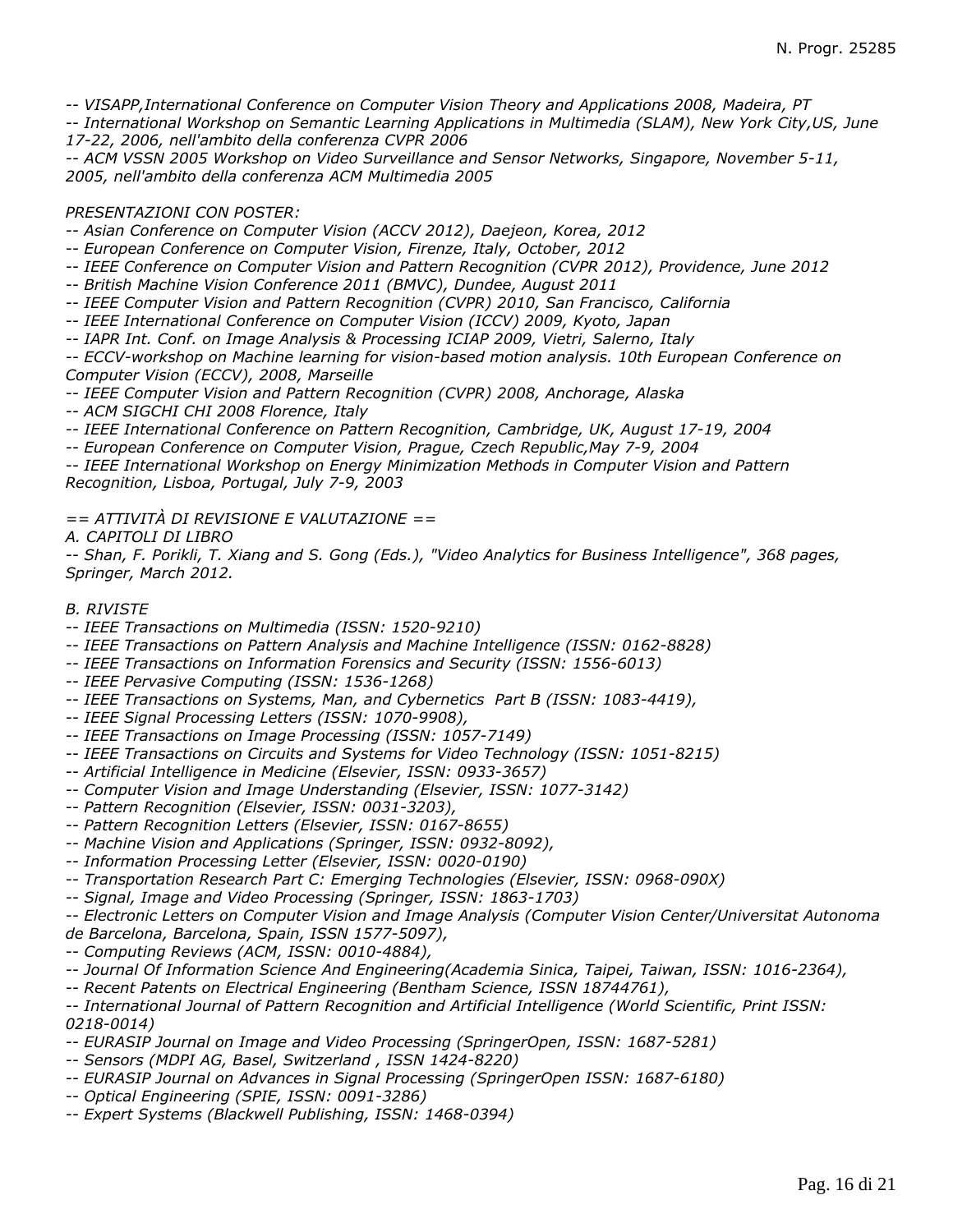*-- Journal of Computer Science and Technology (Springer, ISSN 1000-9000)*

#### *C. CONFERENZE E WORKSHOP*

*Revisore di numerose conferenze prestigiose ed internazionali, tra cui:*

*-- IEEE International Conference on Computer Vision and Pattern Recognition (CVPR) 2006, 2007, 2008, 2009, 2010, 2012*

*-- IEEE International Conference on Computer Vision (ICCV) 2007, 2009, 2011*

*-- European Conference on Computer Vision (ECCV) 2004, 2010*

*-- Asian conference on Computer Vision (ACCV) 2010, 2012*

*-- British Machine Vision Conference (BMVC) 2006, 2012*

*-- IAPR International Conference on Pattern Recognition (ICPR) 2004, 2009, 2010,*

*-- IEEE International Conference on Image Processing (ICIP) dal 2003 al 2012*

*-- IEEE International Conference on Social Computing (SOCIALCOM) 2011, 1012*

*-- IAPR Int. Conf. on Image Analysis & Processing (ICIAP) - 2003, 2005, 2007, 2009*

*D. ATTIVITÀ DI VALUTAZIONE DI PROGETTI DI RICERCA*

*-- Attività di valutazione di una proposta di progetto per la NWO, The Netherlands Organisation for Scientific Research*

*-- Attività di valutazione di una proposta di progetto per la Swiss National Science Foundation (FNSNF).*

*E. ATTIVITÀ DI VALUTAZIONE IN COMMISSIONI D'ESAME ESTERNE ALLA SEDE LAVORATIVA*

*-- Revisore di tesi di dottorato, "Toward Semantic-Shape-Context-Based Augmented Descriptor" presso Université Blaise Pascal - Clermont-Ferrand II, candidato Samir Khoualed (2012)*

*-- Presidente del "Qualifying Examination Committee" per l'esame di ammissione al II anno di dottorato presso l'ICT Doctoral School, Università di Trento, per i seguenti studenti: Zhigang Ma, StefanoTranquillini, Davide Mottin, Jovan Stevovic (Novembre-Dicembre 2011)*

#### *F. ATTIVITÀ DI TRADUZIONE*

*-- (traduzione inglese italiano, da pag. 83 a pag.164) John L. Semmlow, "Biosignal and Medical processing: Matlab-Based Applications" CRC Press, Second Edition, ISBN 9780203024058*

#### *== ATTIVITA' DI COLLABORAZIONE ==*

*Le mie attività di collaborazione sono state numerose ed internazionali. Particolare energia è stata spesa per promuovere e rendere sistematico lo scambio di risorse attraverso convenzioni quadro.*

*A. CONVENZIONI CON ISTITUTI DI RICERCA, UNIVERSITA'*

*Di seguito, sono riportate le convenzioni di cui sono Responsabile scientifico designato da UNIVR: 1) TIPO: Convenzione Quadro; PARTNER: Fondazione Istituto Italiano di Tecnologia (IIT), con sede legale in Genova, Via Morego n. 30, responsabile scientifico IIT: Vittorio Murino. DURATA: 3 anni (2012-2014) TIPOLOGIA: Ricerca scientifica e industriale, formazione di risorse umane.*

*2) TIPO: Convenzione Operativa su esistente convenzione Quadro; PARTNER: L'Istituto di Scienze e Tecnologie della Cognizione del Consiglio Nazionale delle Ricerche (CNR), con sede in Roma - 00185, via S. Martino della Battaglia 44, responsabile scientifico CNR: Roberta Ferrario. DURATA: 3 anni (2012-2014) TIPOLOGIA: Ricerca scientifica, formazione di risorse umane nell'ambito del progetto VISCOSO, finanziato dalla Provincia Autonoma di Trento nell'ambito dei bandi "Unità di Ricerca 2011". NOTA: La collaborazione con CNR mi ha permesso di finanziare un intero dottorato di ricerca, appartenente al XXVIII ciclo di Dottorato in Informatica*

#### *B. STAGE/VISITE ALL'ESTERO (LABORATORI, CENTRI DI RICERCA, UNIVERSITÀ)*

*-- 28 Maggio 3 Giugno 2012: visita di ricerca su invito (prof. Alessandro Vinciarelli) presso University of Glasgow, Scotland; In tale periodo si è concluso un lavoro di ricerca, gettando le basi per un futuro scambio di studenti di Dottorato.*

*-- Novembre 2004-Maggio 2005: stage nell'ambito del programma di Internazionalizzazione del Dottorato di Ricerca in Informatica (dal titolo "Internationally Co-tutored PhD Program in Computer Science with specialization in Computer Vision, Pattern Recognition, and Image Processing") presso il Computer Vision Lab, Institute for Robotics and Intelligent Systems School of Engineering (IRIS), University of Southern*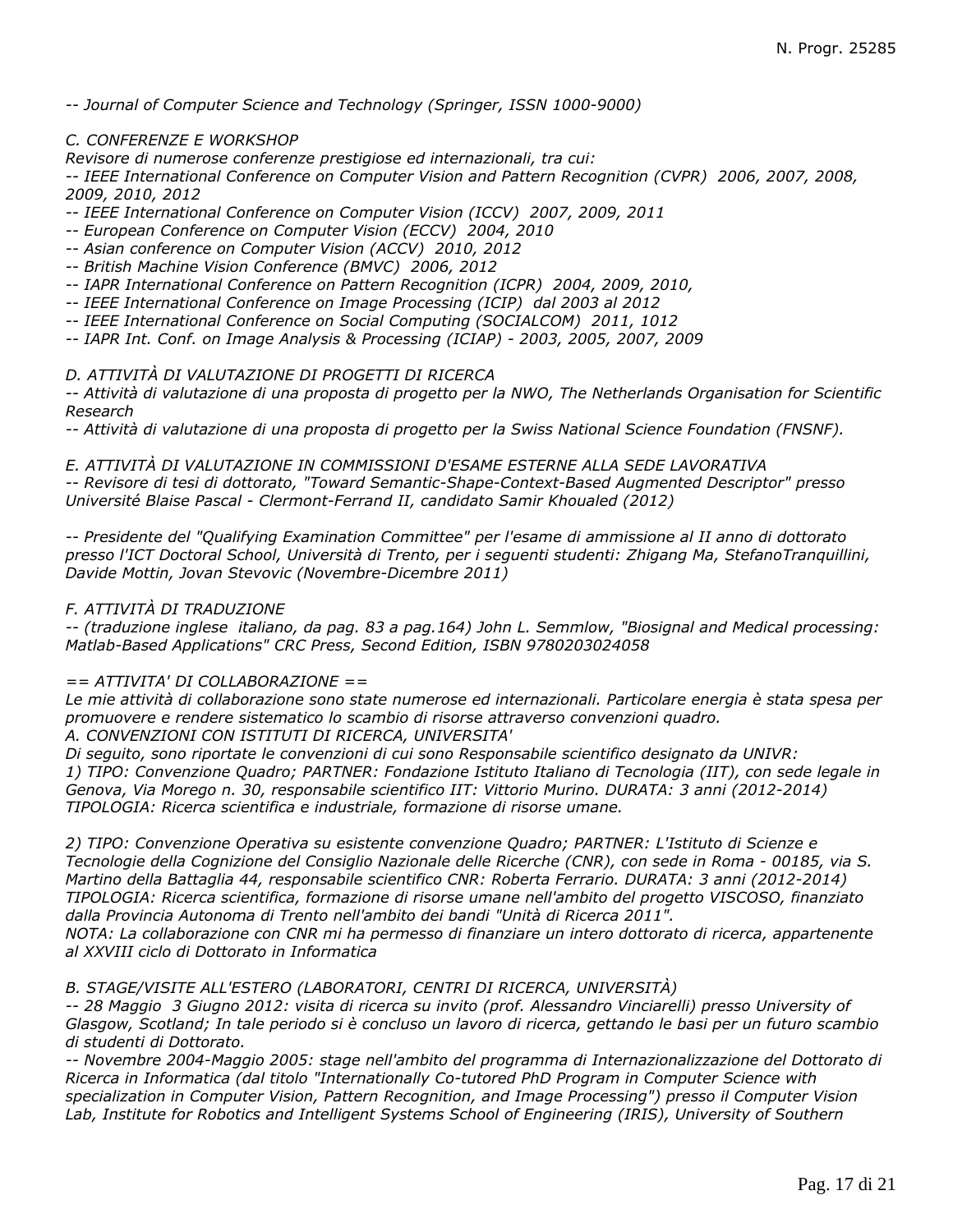*California, Los Angeles, California, US, sotto la supervisione prof. Gerard Medioni e prof. Ram Nevatia. In tale periodo ho assunto la posizione di RESEARCH SCHOLAR; la ricerca è stata focalizzata sulla caratterizzazione di sequenze video in cui più agenti umani svolgono una attività di interazione (dialogo,litigio, etc).*

*-- Ottobre 2001-Gennaio 2002: stage nell'ambito del programma Socrates-Erasmus con il dipartimento di Ingegneria Elettrica e delle Telecomunicazioni dell'Istituto Superior Tecnico di Lisbona, Portogallo, sotto la supervisione del prof. Mario Figueiredo. In tale periodo è stata sviluppata parte della tesi di laurea, volta allo studio di tecniche di sottrazione del background e di tracking.*

# *C. COLLABORAZIONI SCIENTIFICHE*

*All'interno dell'Università degli Studi di Verona ed IIT le collaborazioni scientifiche sono state numerose. Ho preferito quindi elencare le collaborazioni che hanno portato a pubblicazioni con ricercatori o professori al di fuori dell'Università degli Studi di Verona, e al di fuori di IIT (per cognome, in ordine alfabetico). Per una lista completa, si consulti la lista online presente in*

*http://www.informatik.uni-trier.de/~ley/pers/hd/c/Cristani:Marco.html*

- *-- Hamid Aghajan, Stanford University*
- *-- Giovanni Bilancia, Università degli Studi di Parma*
- *-- Gabriella Bottini, Università di Pavia*
- *-- Benjamin Bustos, University of Chile*
- *-- Guido Cortelazzo, Università degli Studi di Padova*
- *-- Carlo Drioli, University of Udine*
- *-- Robert Duin, Delft University of Technology*
- *-- Bianca Falcidieno, Consiglio Nazionale delle Ricerche*
- *-- Brendan Frey, University of Toronto*
- *-- Giorgio Fumera, University of Cagliari*
- *-- Andrea Fusiello, Università di Udine*
- *-- Leonidas J.Guibas, Stanford University*
- *-- Nebojsa Jojic, Microsoft Research*
- *-- Anil K.Jain, Michigan State University*
- *-- Iasonas Kokkinos, Ecole Centrale Paris*
- *-- Alex M. Bronstein, Technion-Israel Institute of Technology*
- *-- Michael M. Bronstein, Technion-Israel Institute of Technology*
- *-- Stefano Mizzaro, Università di Udine*
- *-- Francesca Odone, Università di Genova*
- *-- Maks Ovsjanikov, École Polytechnique*
- *-- Giuseppe Patanè, Consiglio Nazionale delle Ricerche*
- *-- Elzbieta Pekalska, Delft University of Technology*
- *-- Enrico Puppo, Università di Genova*
- *-- Fabio Roli, University of Cagliari*
- *-- Riccardo Scateni, Università di Cagliari*
- *-- Nicu Sebe, University of Trento*
- *-- Anna Sedda, Università di Pavia*
- *-- Dong Seon Cheng, Hankuk University of Foreign Studies*
- *-- Fabrizio Smeraldi, QueenMary, University of London*
- *-- Michela Spagnuolo, Consiglio Nazionale delle Ricerche*
- *-- Jian Sun, Tsinghua University*
- *-- Alessandro Tavano, University of Leipzig*
- *-- Alessandro Vinciarelli, University of Glasgow*
- *-- Pietro Zanuttigh, Università degli Studi di Padova*

*== AFFILIAZIONE AD ASSOCIAZIONI SCIENTIFICHE ==*

- *1) IAPR (GIRPR, Gruppo Italiano di Pattern Recognition), Membro*
- *2) IEEE (Institute of Electrical and Electronics Engineers),Membro*
- *3) ACM, Association for Computing Machinery, Membro*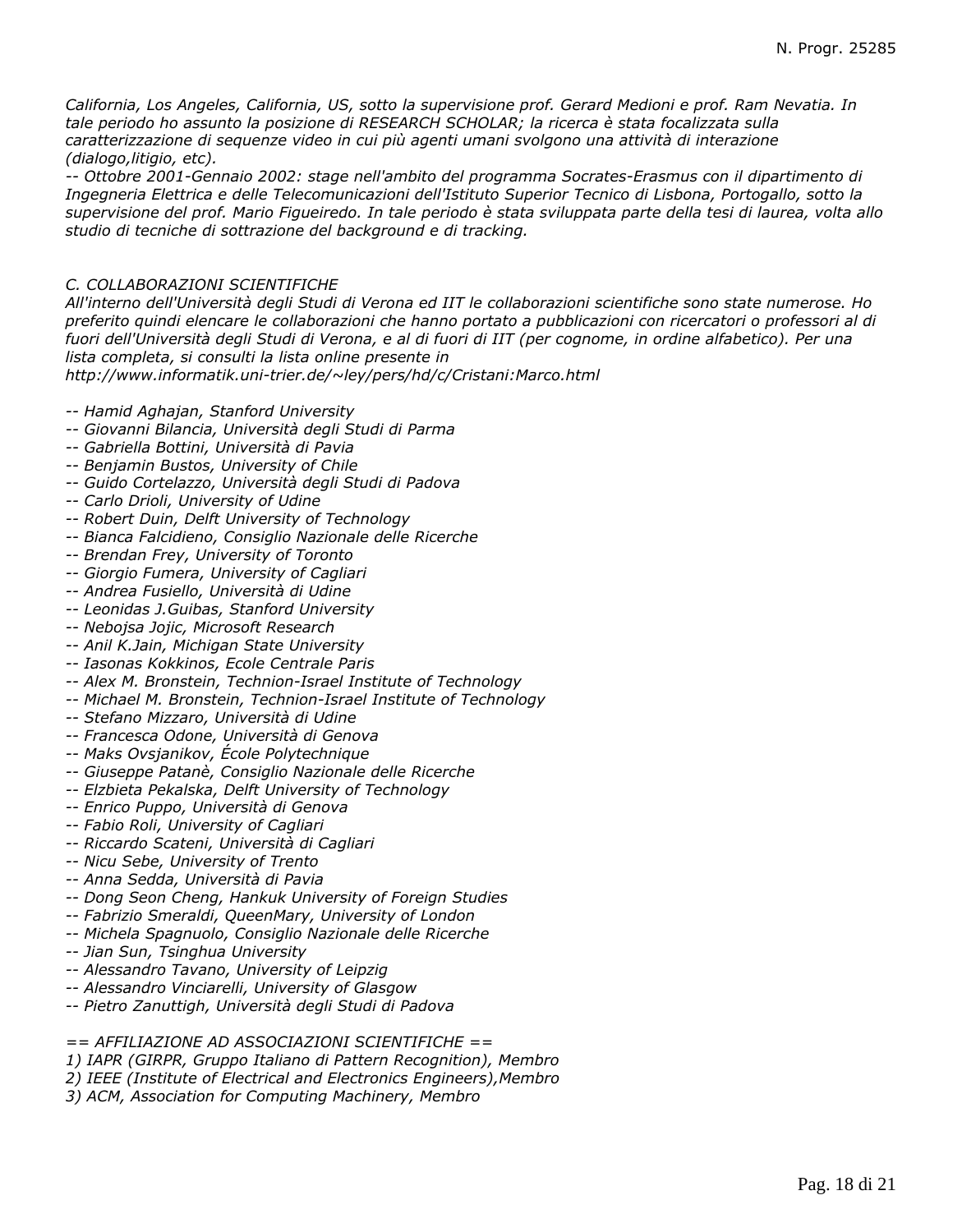### *<<<ATTIVITA' DIDATTICA>>>*

*L'attività didattica è iniziata subito dopo il conseguimento del Diploma di Laurea Magistrale, attraverso l'insegnamento di corsi di laboratorio e in corsi frontali e la supervisione di studenti di laurea e dottorato, tutti all'interno dell'Università degli Studi di Verona.*

*== INSEGNAMENTI ==*

*Di seguito riporto schematicamente la mia attività didattica, svoltasi dal 2002 ad oggi, tenutasi unicamente all'interno dell'Università degli Studi di Verona. Per COLLABORATORE DIDATTICO si intende facente funzione di esercitatore e assistente di laboratorio (programmazione MATLAB); le collaborazioni didattiche hanno riguardato corsi tenuti dal Prof. Vittorio Murino.*

*Laddove non specificato,*

*- i corsi si devono intendere erogati all'interno della Facoltà di Scienze/Dipartimento di Informatica, - i corsi si devono intendere erogati in qualità di DOCENTE TITOLARE. Con CFU si intendono Crediti Formativi Universitari*

*-- AA 2012-2013*

*> Teorie e tecniche del riconoscimento - Corso di Laurea magistrale in Ingegneria e Scienze Informatiche (6 CFU)*

*> Riconoscimento e recupero dell'informazione per bioinformatica - Corso di Laurea in Bioinformatica (3 CFU).*

*-- AA 2011-2012*

*> Teorie e tecniche del riconoscimento - Corso di Laurea magistrale in Ingegneria e Scienze Informatiche (6 CFU, 57 ore)*

*> Riconoscimento e recupero dell'informazione per bioinformatica - Corso di Laurea in Bioinformatica (3 CFU, 42 ore).*

*-- AA 2010-2011*

*> Teorie e tecniche del riconoscimento - Corso di Laurea magistrale in Ingegneria e Scienze Informatiche (6 CFU, 56 ore)*

*-- AA 2009-2010:*

*> Sistemi Avanzati per il Riconoscimento - Corso di Laurea magistrale in Ingegneria e Scienze Informatiche (6 CFU, 54 ore)*

*> Teorie e Tecniche del Riconoscimento - Corso di Laurea magistrale in Ingegneria e Scienze Informatiche (6 CFU, 54 ore)*

*-- AA 2008-2009:*

*> Complementi di Interazione Uomo Macchina - Corso di Laurea specialistica in Sistemi intelligenti e multimediali (5 CFU, 40 ore)*

*> Elaborazione delle Immagini - Master FSE di I livello "Elaborazione informatica di dati biomedici e telecontrollo in medicina" (40 ore, TITOLARE)*

*-- AA 2007-2008:*

*> Complementi di Interazione Uomo Macchina - Corso di Laurea specialistica in Sistemi intelligenti e multimediali (5 CFU, 40 ore)*

*> Comunicazione e Interazione - Corso di Laurea specialistica in Editoria e Comunicazione Multimediale - Facoltà di Lettere e Filosofia (6 CFU, 40 ore, TITOLARE come PROFESSORE SUPPLENTE)*

*-- AA 2006-2007:*

*> Teoria e Tecniche del Riconoscimento - corso di Laurea specialistica in Sistemi Intelligenti e Multimediali (COLLABORATORE DIDATTICO)*

*> Comunicazione e Interazione - Corso di Laurea specialistica in Editoria e Comunicazione Multimediale, Facoltà di Lettere e Filosofia (6 CFU, 40 ore, TITOLARE come PROFESSORE A CONTRATTO)*

*> Informatica di Base - Corso di Laurea in Scienza Infermieristiche ed Ostetriche, Facoltà di Medicina e*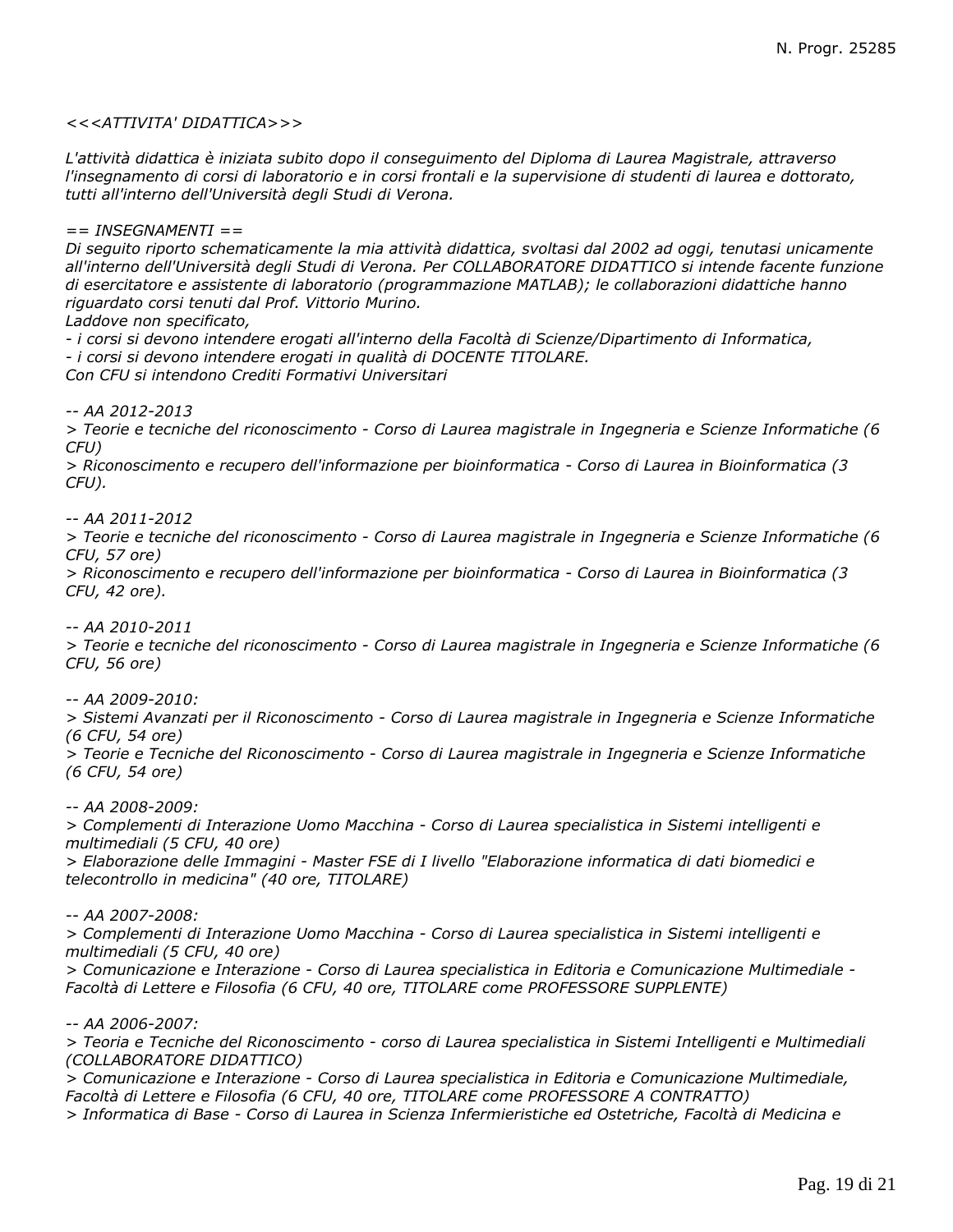*Chirurgia (2CFU, 20 ore, TITOLARE come PROFESSORE A CONTRATTO); > Elaborazione delle Immagini (40 ore) - Master FSE di I livello "Elaborazione informatica di dati biomedici e telecontrollo in medicina" (TITOLARE)*

*-- AA 2005-2006:*

*>Interazione Uomo-Macchina & Multimedia Corsi di Laurea in Informatica, Laurea in Tecnologie dell'Informazione: Multimedia, Laurea in Informatica Multimediale (COLLABORATORE DIDATTICO) > Teoria e Tecniche del Riconoscimento - Corso di Laurea specialistica in Sistemi Intelligenti e Multimediali (COLLABORATORE DIDATTICO)*

*> Comunicazione e Interazione - Corso di Laurea specialistica in Editoria e Comunicazione Multimediale, Facoltà di Lettere e Filosofia (6 CFU, 40 ore, TITOLARE come PROFESSORE A CONTRATTO) > Elaborazione delle Immagini - Master FSE di I livello "Elaborazione informatica di dati biomedici e telecontrollo in medicina" (40 ore, TITOLARE)*

*-- AA 2004-2005:*

*> Elaborazione delle Immagini - Master FSE di I livello "Elaborazione informatica di dati biomedici e telecontrollo in medicina" (30 ore, TITOLARE)*

*> Teoria e Tecniche del Riconoscimento - corso di Laurea Specialistica in Sistemi Intelligenti e Multimediali (COLLABORATORE DIDATTICO)*

# *-- AA 2003-2004:*

*> Elaborazione delle Immagini e Suoni (parte Immagini) - Corso di Laurea in Tecnologie dell'informazione: Multimedia - Corso di Laurea in Informatica (COLLABORATORE DIDATTICO); > Interazione Uomo-Macchina & Multimedia - Corsi di Laurea in Informatica e Laurea in Tecnologie dell'informazione: Multimedia (COLLABORATORE DIDATTICO)*

*-- AA 2002-2003:*

*> Elaborazione delle Immagini e Suoni (parte Immagini) - Corso di Laurea in Tecnologie dell'informazione: Multimedia (COLLABORATORE DIDATTICO);*

*== SUPERVISIONE ==*

*All'interno dell'Università degli Studi di Verona le mie attività di supervisione sono state:*

*-- TUTOR di 2 studenti di Dottorato in Informatica, (XXV e XXVIII ciclo di Dottorato)*

*-- CO-RELATORE di 2 studenti di Dottorato in Informatica*

*-- MEMBRO DELLA COMMISSIONE DI DOTTORATO DI INFORMATICA di 6 studenti di dottorato*

*-- RELATORE di 3 tesi di Laurea Magistrale in Ingegneria e Scienze informatiche (ovvero Laurea specialistica, ovvero Laurea in Informatica vecchio ordinamento)*

*-- CO-RELATORE di 9 tesi di Laurea Magistrale in Ingegneria e Scienze informatiche (ovvero Laurea specialistica, ovvero Laurea in Informatica vecchio ordinamento)*

*-- RELATORE di 3 tesi di Laurea Triennale in Informatica*

*-- RELATORE di 9 tesi di Laurea specialistica in Editoria e Comunicazione Multimediale, Facoltà di Lettere e Filosofia*

*All'interno dell'Istituto Italiano di Tecnologia le mie attività di supervisione sono state:*

*-- CO-RELATORE di 3 studenti di Dottorato in Tecnologie umanoidi e della vita*

*-- CO-RELATORE di una tesi Erasmus Mundus Master in Vision and Robotics (VIBOT)*

# *<<<ATTIVITA' DI SERVIZIO>>>*

*Le attività di servizio si intendono tutte all'interno dell'Università degli Studi di Verona. Con la notazione "anno X - " si intendono quelle attività iniziate nell'anno X e che sto seguendo tuttora.*

*-- COORDINATORE dei seminari del Dipartimento di Informatica (Nov. 2007- Ott. 2010)*

*-- MEMBRO della Commissione sulla Programmazione del Dipartimento di Informatica (Nov. Dic. 2011)*

*-- MEMBRO del Collegio dei Docenti del Dottorato in Informatica (Gen. 2008 - )*

*-- MEMBRO della Commissione Didattica della Laurea Magistrale in Ingegneria e Scienze Informatiche*